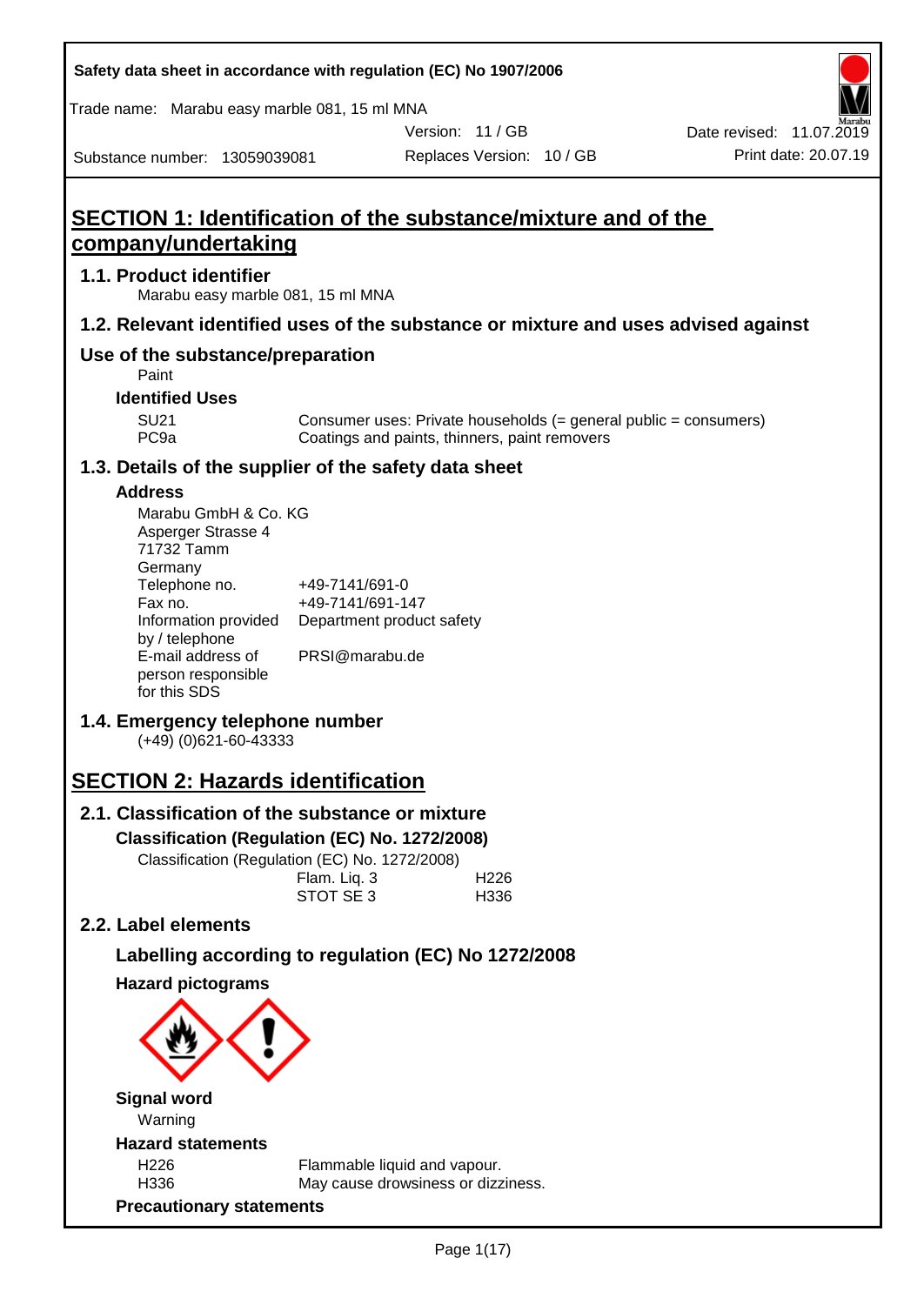| Safety data sheet in accordance with regulation (EC) No 1907/2006                             |                                                                     |                  |                                           |                           |                                                                                                                                                    |
|-----------------------------------------------------------------------------------------------|---------------------------------------------------------------------|------------------|-------------------------------------------|---------------------------|----------------------------------------------------------------------------------------------------------------------------------------------------|
| Trade name: Marabu easy marble 081, 15 ml MNA                                                 |                                                                     |                  |                                           |                           |                                                                                                                                                    |
|                                                                                               |                                                                     | Version: 11 / GB |                                           |                           | Date revised: 11.07.2019                                                                                                                           |
| Substance number: 13059039081                                                                 |                                                                     |                  |                                           | Replaces Version: 10 / GB | Print date: 20.07.19                                                                                                                               |
| P <sub>101</sub><br>P <sub>102</sub><br>P210                                                  | Keep out of reach of children.<br>sources. No smoking.              |                  |                                           |                           | If medical advice is needed, have product container or label at hand.<br>Keep away from heat, hot surfaces, sparks, open flames and other ignition |
| P271<br>P405                                                                                  | Use only outdoors or in a well-ventilated area.<br>Store locked up. |                  |                                           |                           |                                                                                                                                                    |
| P501.9                                                                                        | Dispose of contents/container as problematic waste.                 |                  |                                           |                           |                                                                                                                                                    |
| Hazardous component(s) to be indicated on label (Regulation (EC) No. 1272/2008)<br>contains   | 2% aromatics;2-Methoxy-1-methylethyl acetate                        |                  |                                           |                           | 1-Methoxy-2-propanol; Hydrocarbons, C9-C11, n-alkanes, isoalkanes, cyclics, <                                                                      |
| 2.3. Other hazards<br>No special hazards have to be mentioned.                                |                                                                     |                  |                                           |                           |                                                                                                                                                    |
| <b>SECTION 3: Composition/information on ingredients</b>                                      |                                                                     |                  |                                           |                           |                                                                                                                                                    |
| 3.2. Mixtures                                                                                 |                                                                     |                  |                                           |                           |                                                                                                                                                    |
| <b>Chemical characterization</b>                                                              |                                                                     |                  |                                           |                           |                                                                                                                                                    |
| Paint based on alkyd resins and on solvents                                                   |                                                                     |                  |                                           |                           |                                                                                                                                                    |
| <b>Hazardous ingredients</b>                                                                  |                                                                     |                  |                                           |                           |                                                                                                                                                    |
| 1-Methoxy-2-propanol                                                                          |                                                                     |                  |                                           |                           |                                                                                                                                                    |
| CAS No.                                                                                       | 107-98-2                                                            |                  |                                           |                           |                                                                                                                                                    |
| EINECS no.                                                                                    | 203-539-1                                                           |                  |                                           |                           |                                                                                                                                                    |
| Registration no.<br>Concentration                                                             | 01-2119457435-35<br>$>=$                                            | 25               | $\overline{\phantom{0}}$                  | 50                        | %                                                                                                                                                  |
| Classification (Regulation (EC) No. 1272/2008)                                                | STOT SE 3                                                           |                  | H336                                      |                           |                                                                                                                                                    |
|                                                                                               | Flam. Liq. 3                                                        |                  | H <sub>226</sub>                          |                           |                                                                                                                                                    |
| 2-Methoxy-1-methylethyl acetate                                                               |                                                                     |                  |                                           |                           |                                                                                                                                                    |
| CAS No.                                                                                       | 108-65-6                                                            |                  |                                           |                           |                                                                                                                                                    |
| EINECS no.<br>Registration no.                                                                | 203-603-9<br>01-2119475791-29                                       |                  |                                           |                           |                                                                                                                                                    |
| Concentration                                                                                 | $=$                                                                 | 10               | $\overline{\phantom{0}}$                  | 20                        | %                                                                                                                                                  |
| Classification (Regulation (EC) No. 1272/2008)                                                | Flam. Liq. 3<br>STOT SE 3                                           |                  | H <sub>226</sub><br>H336                  |                           |                                                                                                                                                    |
|                                                                                               |                                                                     |                  |                                           |                           |                                                                                                                                                    |
| Hydrocarbons, C9-C11, n-alkanes, isoalkanes, cyclics, < 2% aromatics<br>CAS No.<br>EINECS no. | 64742-48-9<br>265-150-3                                             |                  |                                           |                           |                                                                                                                                                    |
| Registration no.<br>Concentration                                                             | 01-2119463258-33 (LIST NUMBER 919-857-5)<br>$>=$                    | 10               | $\overline{\phantom{0}}$                  | 20                        | %                                                                                                                                                  |
| Classification (Regulation (EC) No. 1272/2008)                                                | Asp. Tox. 1                                                         |                  | H304                                      |                           |                                                                                                                                                    |
|                                                                                               | Flam. Liq. 3<br>STOT SE 3                                           |                  | H <sub>226</sub><br>H336<br><b>EUH066</b> |                           |                                                                                                                                                    |
| 2-Butoxyethyl acetate                                                                         |                                                                     |                  |                                           |                           |                                                                                                                                                    |
| CAS No.<br>EINECS no.                                                                         | 112-07-2<br>203-933-3                                               |                  |                                           |                           |                                                                                                                                                    |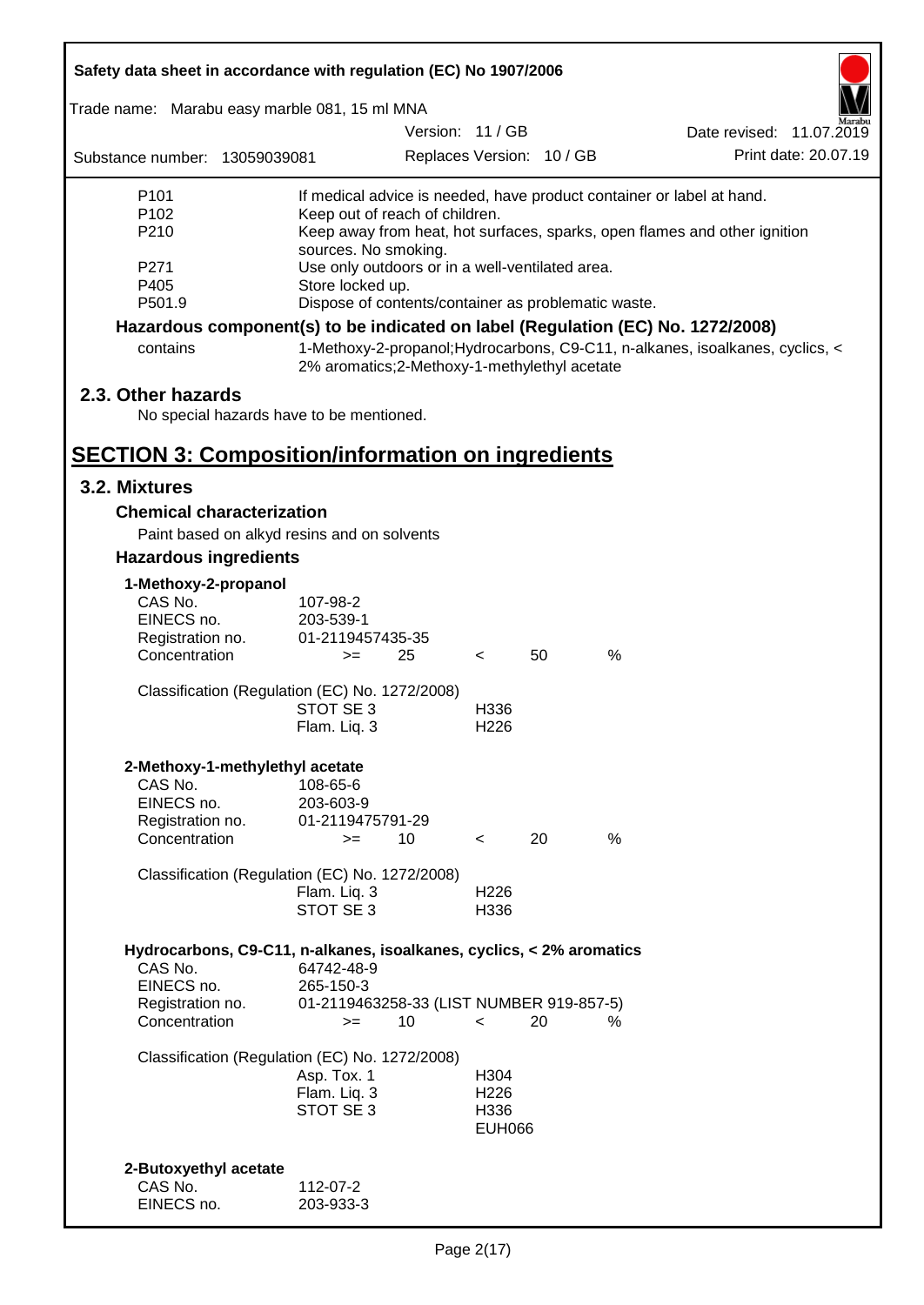| Safety data sheet in accordance with regulation (EC) No 1907/2006<br>Trade name: Marabu easy marble 081, 15 ml MNA<br>Substance number: 13059039081 |                                                                      | Version: 11 / GB |                                                          | Replaces Version: 10 / GB |               | Date revised: 11.07.2019 | Marabu<br>Print date: 20.07.19 |
|-----------------------------------------------------------------------------------------------------------------------------------------------------|----------------------------------------------------------------------|------------------|----------------------------------------------------------|---------------------------|---------------|--------------------------|--------------------------------|
| Registration no.<br>Concentration                                                                                                                   | 01-2119475112-47<br>$>=$                                             | 1                | $\prec$                                                  | 10                        | %             |                          |                                |
| Classification (Regulation (EC) No. 1272/2008)                                                                                                      | Acute Tox. 4<br>Acute Tox. 4<br>Acute Tox. 4                         |                  | H332<br>H312<br>H302                                     |                           |               |                          |                                |
| 2-Methoxypropanol<br>CAS No.<br>EINECS no.<br>Concentration                                                                                         | 1589-47-5<br>216-455-5<br>$>=$                                       | 0,1              | $\prec$                                                  | 0,3                       | $\frac{0}{0}$ |                          |                                |
| Classification (Regulation (EC) No. 1272/2008)                                                                                                      | Skin Irrit. 2<br>STOT SE 3<br>Repr. 1B<br>Flam. Liq. 3<br>Eye Dam. 1 |                  | H315<br>H335<br><b>H360D</b><br>H <sub>226</sub><br>H318 |                           |               |                          |                                |

# **SECTION 4: First aid measures**

# **4.1. Description of first aid measures**

### **General information**

In all cases of doubt, or when symptoms persist, seek medical attention. Never give anything by mouth to an unconscious person. If unconscious place in recovery position and seek medical advice.

### **After inhalation**

Remove to fresh air, keep patient warm and at rest. If breathing is irregular or stopped, administer artificial respiration.

### **After skin contact**

Remove contaminated clothing. Wash skin thoroughly with soap and water or use recognised skin cleanser. Do NOT use solvents or thinners.

### **After eye contact**

Remove contact lenses, irrigate copiously with clean, fresh water, holding the eyelids apart for at least 10 minutes and seek immediate medical advice.

### **After ingestion**

If accidentally swallowed rinse the mouth with plenty of water (only if the person is conscious) and obtain immediate medical attention. Keep at rest. Do NOT induce vomiting.

#### **4.2. Most important symptoms and effects, both acute and delayed** Until now no symptoms known so far.

# **4.3. Indication of any immediate medical attention and special treatment needed**

# **Hints for the physician / treatment**

Treat symptomatically

# **SECTION 5: Firefighting measures**

# **5.1. Extinguishing media**

### **Suitable extinguishing media**

Recommended: alcohol resistant foam, CO2, powders, water spray/mist, Not be used for safety reasons: water jet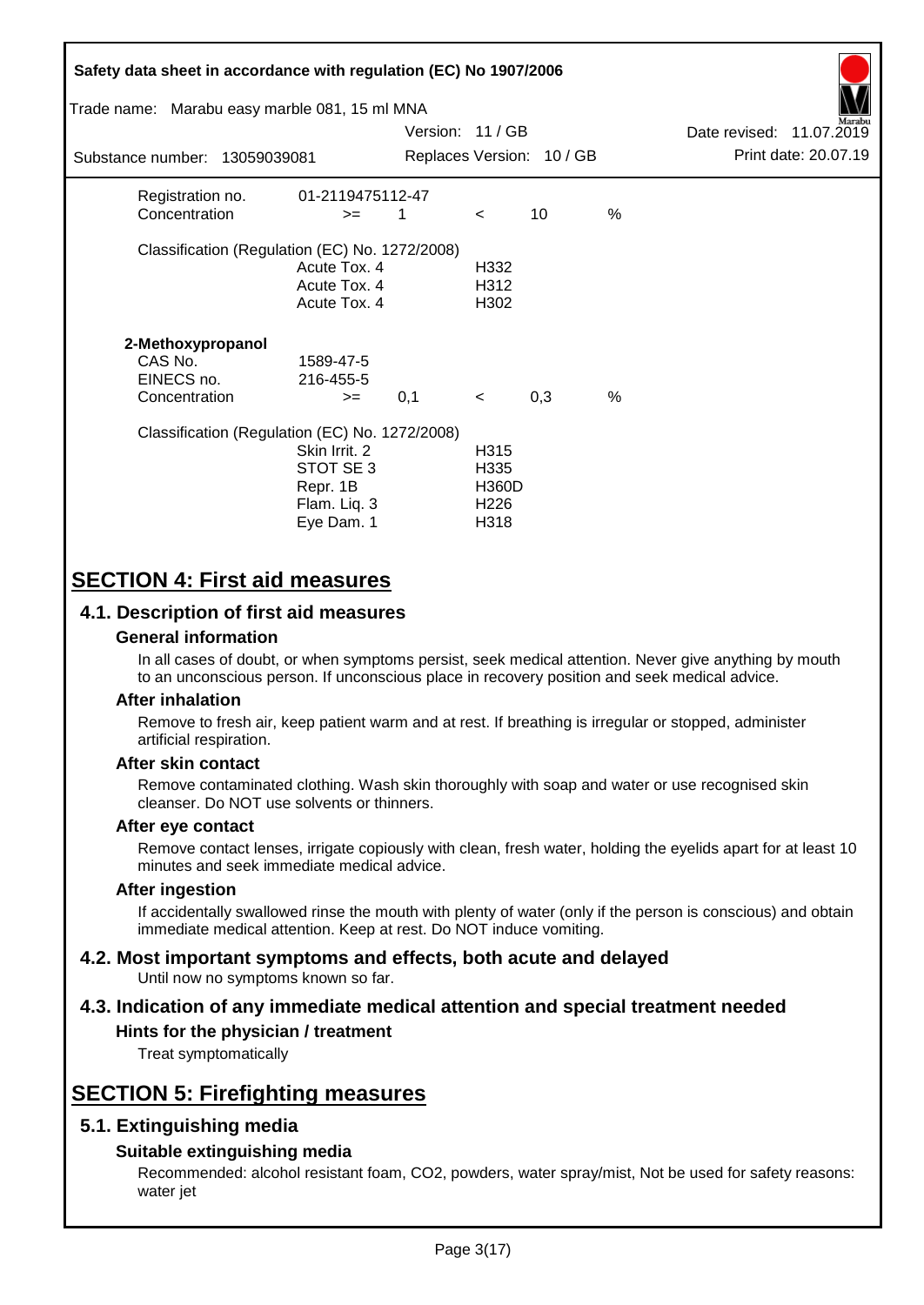**Safety data sheet in accordance with regulation (EC) No 1907/2006**

Trade name: Marabu easy marble 081, 15 ml MNA

Version: 11 / GB

Replaces Version: 10 / GB Print date: 20.07.19 Date revised: 11.07.2019

Substance number: 13059039081

# **5.2. Special hazards arising from the substance or mixture**

In the event of fire the following can be released: Carbon monoxide (CO); Carbon dioxide (CO2); dense black smoke; Nitrogen oxides (NOx)

# **5.3. Advice for firefighters**

## **Special protective equipment for fire-fighting**

Cool closed containers exposed to fire with water. Do not allow run-off from fire fighting to enter drains or water courses.

# **SECTION 6: Accidental release measures**

### **6.1. Personal precautions, protective equipment and emergency procedures**

Exclude sources of ignition and ventilate the area. Avoid breathing vapours. Refer to protective measures listed in Sections 7 and 8.

### **6.2. Environmental precautions**

Do not allow to enter drains or waterways. If the product contaminates lakes, rivers or sewage, inform appropriate authorities in accordance with local regulations.

### **6.3. Methods and material for containment and cleaning up**

Contain and collect spillage with non-combustible absorbent materials, e.g. sand, earth, vermiculite, diatomaceous earth and place in container for disposal according to local regulations (see section 13). Clean preferably with a detergent - avoid use of solvents.

### **6.4. Reference to other sections**

Information regarding Safe handling, see Section 7. Information regarding personal protective measures, see Section 8. Information regarding waste disposal, see Section 13.

# **SECTION 7: Handling and storage**

# **7.1. Precautions for safe handling**

# **Advice on safe handling**

Prevent the creation of flammable or explosive concentrations of vapour in air and avoid vapour concentration higher than the occupational exposure limits. In addition, the product should only be used in areas from which all naked lights and other sources of ignition have been excluded. Electrical equipment should be protected to the appropriate standard. Mixture may charge electrostatically: always use earthing leads when transferring from one container to another. Operators should wear anti-static footwear and clothing and floors should be of the conducting type. Isolate from sources of heat, sparks and open flame. No sparking tools should be used. Avoid skin and eye contact. Avoid the inhalation of particulates and spray mist arising from the application of this mixture. Smoking, eating and drinking shall be prohibited in application area. For personal protection see Section 8. Never use pressure to empty: container is not a pressure vessel. Always keep in containers of same material as the original one. Comply with the health and safety at work laws. Do not allow to enter drains or water courses.

### **Advice on protection against fire and explosion**

Vapours are heavier than air and may spread along floors. Vapours may form explosive mixtures with air.

# **Classification of fires / temperature class / Ignition group / Dust explosion class**

Temperature class T4

Classification of fires B (Combustible liquid substances)

# **7.2. Conditions for safe storage, including any incompatibilities Requirements for storage rooms and vessels**

Electrical installations/working materials must comply with the local applied technological safety standards. Storage rooms in which filling operations take place must have a conducting floor. Store in accordance with national regulation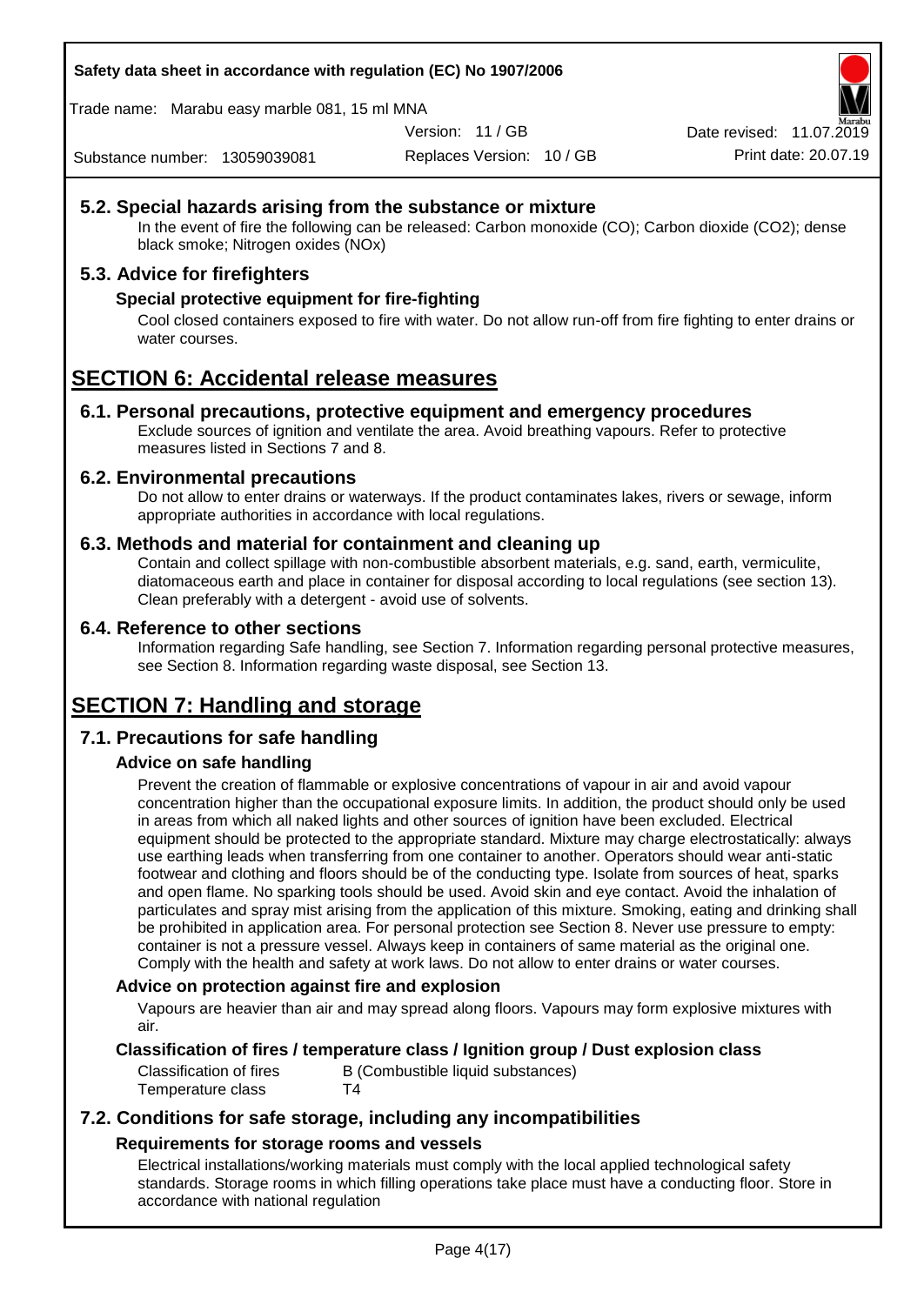| Safety data sheet in accordance with regulation (EC) No 1907/2006                               |            |                                        |            |                                                                                                                                                                                                                |  |  |  |
|-------------------------------------------------------------------------------------------------|------------|----------------------------------------|------------|----------------------------------------------------------------------------------------------------------------------------------------------------------------------------------------------------------------|--|--|--|
| Trade name: Marabu easy marble 081, 15 ml MNA<br>Aarabu                                         |            |                                        |            |                                                                                                                                                                                                                |  |  |  |
|                                                                                                 |            | Version: 11 / GB                       |            | Date revised: 11.07.2019                                                                                                                                                                                       |  |  |  |
| Substance number: 13059039081                                                                   |            | Replaces Version: 10 / GB              |            | Print date: 20.07.19                                                                                                                                                                                           |  |  |  |
| Hints on storage assembly                                                                       |            |                                        |            |                                                                                                                                                                                                                |  |  |  |
| Store away from oxidising agents, from strongly alkaline and strongly acid materials.           |            |                                        |            |                                                                                                                                                                                                                |  |  |  |
| <b>Further information on storage conditions</b>                                                |            |                                        |            |                                                                                                                                                                                                                |  |  |  |
| Observe label precautions. Store between 15 and 30 °C in a dry, well ventilated place away from |            |                                        |            |                                                                                                                                                                                                                |  |  |  |
| kept upright to prevent leakage.                                                                |            |                                        |            | sources of heat and direct sunlight. Keep container tightly closed. Keep away from sources of ignition.<br>No smoking. Prevent unauthorised access. Containers which are opened must be carefully resealed and |  |  |  |
| 7.3. Specific end use(s)<br>Paint                                                               |            |                                        |            |                                                                                                                                                                                                                |  |  |  |
| <b>SECTION 8: Exposure controls/personal protection ***</b>                                     |            |                                        |            |                                                                                                                                                                                                                |  |  |  |
| 8.1. Control parameters                                                                         |            |                                        |            |                                                                                                                                                                                                                |  |  |  |
| <b>Exposure limit values ***</b>                                                                |            |                                        |            |                                                                                                                                                                                                                |  |  |  |
| 2-Methoxy-1-methylethyl acetate<br>List                                                         | EH40       |                                        |            |                                                                                                                                                                                                                |  |  |  |
| <b>Type</b>                                                                                     | WEL        |                                        |            |                                                                                                                                                                                                                |  |  |  |
| Value                                                                                           | 274        | mg/m <sup>3</sup>                      | 50         | ppm(V)                                                                                                                                                                                                         |  |  |  |
| Short term exposure limit                                                                       | 548        | mg/m <sup>3</sup>                      | 100        | ppm(V)                                                                                                                                                                                                         |  |  |  |
| Skin resorption / sensibilisation: Sk;                                                          |            | <b>Status: 2011</b>                    |            |                                                                                                                                                                                                                |  |  |  |
| 1-Methoxy-2-propanol                                                                            |            |                                        |            |                                                                                                                                                                                                                |  |  |  |
| List                                                                                            | EH40       |                                        |            |                                                                                                                                                                                                                |  |  |  |
| <b>Type</b>                                                                                     | WEL        |                                        |            |                                                                                                                                                                                                                |  |  |  |
| Value<br>Short term exposure limit                                                              | 375<br>560 | mg/m <sup>3</sup><br>mg/m <sup>3</sup> | 100<br>150 | ppm(V)<br>ppm(V)                                                                                                                                                                                               |  |  |  |
| Skin resorption / sensibilisation: Sk;                                                          |            | <b>Status: 2011</b>                    |            |                                                                                                                                                                                                                |  |  |  |
| 2-Butoxyethyl acetate                                                                           |            |                                        |            |                                                                                                                                                                                                                |  |  |  |
| List                                                                                            | EH40       |                                        |            |                                                                                                                                                                                                                |  |  |  |
| Type                                                                                            | WEL        |                                        |            |                                                                                                                                                                                                                |  |  |  |
| Value                                                                                           | 133        |                                        | 20         | ppm(V)                                                                                                                                                                                                         |  |  |  |
| Short term exposure limit                                                                       | 332        |                                        | 50         | ppm(V)                                                                                                                                                                                                         |  |  |  |
| Skin resorption / sensibilisation: Sk;                                                          |            | <b>Status: 2011</b>                    |            |                                                                                                                                                                                                                |  |  |  |
| Derived No/Minimal Effect Levels (DNEL/DMEL) ***                                                |            |                                        |            |                                                                                                                                                                                                                |  |  |  |
| 2-Methoxy-1-methylethyl acetate                                                                 |            |                                        |            |                                                                                                                                                                                                                |  |  |  |
| Type of value                                                                                   |            | Derived No Effect Level (DNEL)         |            |                                                                                                                                                                                                                |  |  |  |
| Reference group<br>Duration of exposure                                                         | Worker     | Long term                              |            |                                                                                                                                                                                                                |  |  |  |
| Route of exposure                                                                               | dermal     |                                        |            |                                                                                                                                                                                                                |  |  |  |
| Mode of action                                                                                  |            | Systemic effects                       |            |                                                                                                                                                                                                                |  |  |  |
| Concentration                                                                                   |            | 796                                    |            | mg/kg/d                                                                                                                                                                                                        |  |  |  |
| Type of value                                                                                   |            | Derived No Effect Level (DNEL)         |            |                                                                                                                                                                                                                |  |  |  |
| Reference group                                                                                 | Worker     |                                        |            |                                                                                                                                                                                                                |  |  |  |
| Duration of exposure                                                                            |            | Long term                              |            |                                                                                                                                                                                                                |  |  |  |
| Route of exposure                                                                               |            | inhalative                             |            |                                                                                                                                                                                                                |  |  |  |
| Mode of action<br>Concentration                                                                 |            | Systemic effects<br>275                |            | mg/m <sup>3</sup>                                                                                                                                                                                              |  |  |  |
| Type of value                                                                                   |            | Derived No Effect Level (DNEL)         |            |                                                                                                                                                                                                                |  |  |  |
| Reference group                                                                                 |            | Consumer                               |            |                                                                                                                                                                                                                |  |  |  |
| Duration of exposure                                                                            |            | Long term                              |            |                                                                                                                                                                                                                |  |  |  |
| Route of exposure                                                                               | dermal     |                                        |            |                                                                                                                                                                                                                |  |  |  |
| Mode of action                                                                                  |            | Systemic effects                       |            |                                                                                                                                                                                                                |  |  |  |
| Concentration                                                                                   |            | 320                                    |            | mg/kg/d                                                                                                                                                                                                        |  |  |  |

 $\Gamma$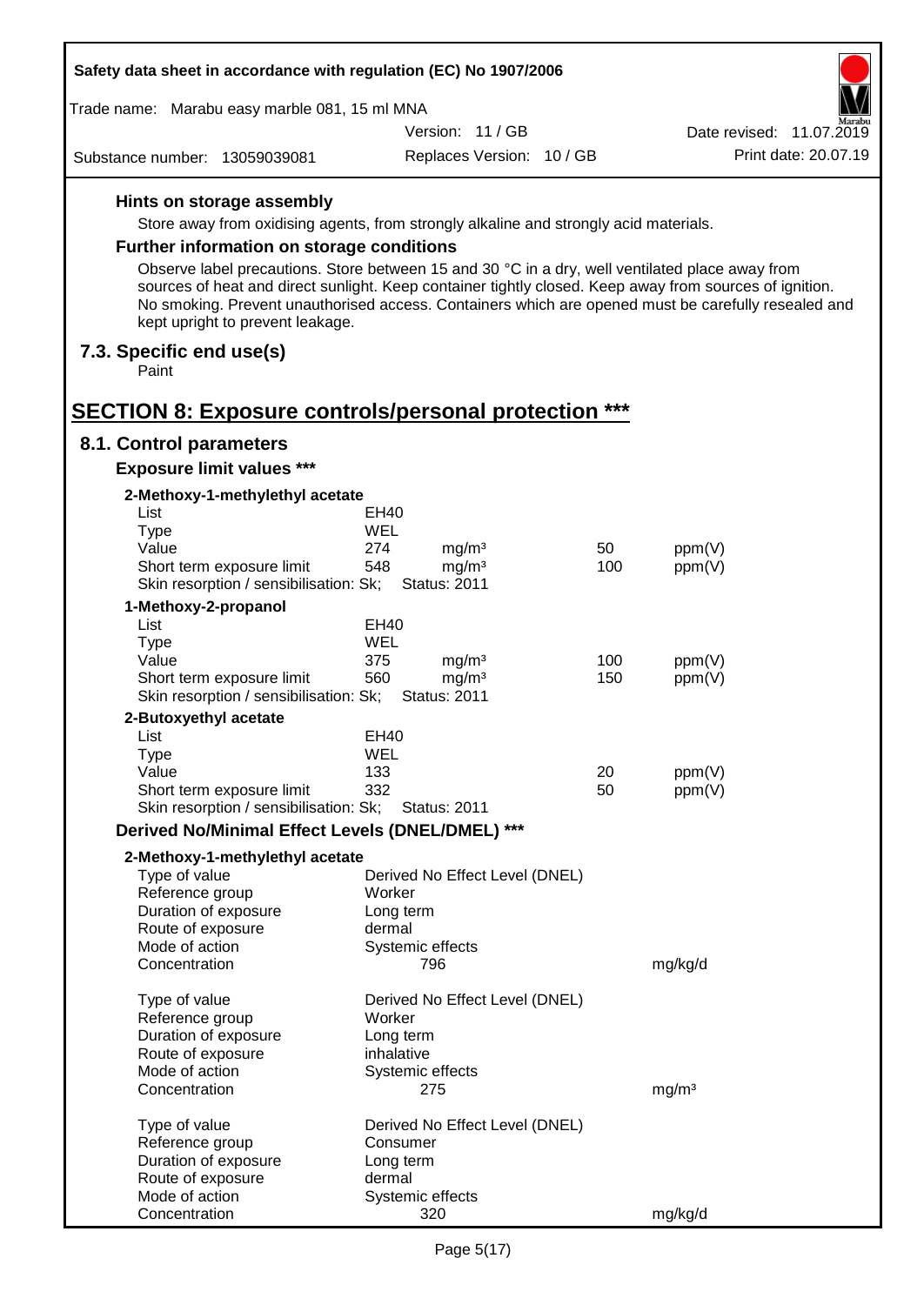| Safety data sheet in accordance with regulation (EC) No 1907/2006 |                                |                          |
|-------------------------------------------------------------------|--------------------------------|--------------------------|
| Trade name: Marabu easy marble 081, 15 ml MNA                     |                                |                          |
|                                                                   | Version: 11/GB                 | Date revised: 11.07.2019 |
| Substance number: 13059039081                                     | Replaces Version: 10 / GB      | Print date: 20.07.19     |
|                                                                   |                                |                          |
| Type of value                                                     | Derived No Effect Level (DNEL) |                          |
| Reference group                                                   | Consumer                       |                          |
| Duration of exposure                                              | Long term                      |                          |
| Route of exposure<br>Mode of action                               | inhalative                     |                          |
| Concentration                                                     | Systemic effects<br>33         | mg/m <sup>3</sup>        |
|                                                                   |                                |                          |
| Type of value                                                     | Derived No Effect Level (DNEL) |                          |
| Reference group<br>Duration of exposure                           | Consumer                       |                          |
|                                                                   | Long term                      |                          |
| Route of exposure<br>Mode of action                               | inhalative                     |                          |
| Concentration                                                     | Local effects<br>33            |                          |
|                                                                   |                                | mg/m <sup>3</sup>        |
| Type of value                                                     | Derived No Effect Level (DNEL) |                          |
| Reference group                                                   | Consumer                       |                          |
| Duration of exposure                                              | Long term                      |                          |
| Route of exposure                                                 | oral                           |                          |
| Mode of action                                                    | Systemic effects               |                          |
| Concentration                                                     | 36                             | mg/kg/d                  |
| Type of value                                                     | Derived No Effect Level (DNEL) |                          |
| Reference group                                                   | Worker                         |                          |
| Duration of exposure                                              | Lifetime                       |                          |
| Route of exposure                                                 | inhalative                     |                          |
| Mode of action                                                    | Local effects                  |                          |
| Concentration                                                     | 550                            | mg/m <sup>3</sup>        |
| 2-Butoxyethyl acetate                                             |                                |                          |
| Reference substance                                               | 2-Butoxyethyl acetate          |                          |
| Type of value                                                     | Derived No Effect Level (DNEL) |                          |
| Reference group                                                   | Worker                         |                          |
| Duration of exposure                                              | Long term                      |                          |
| Route of exposure                                                 | inhalative                     |                          |
| Mode of action                                                    | Systemic effects               |                          |
| Concentration                                                     | 133                            | mg/m <sup>3</sup>        |
|                                                                   |                                |                          |
|                                                                   | 2-Butoxyethyl acetate          |                          |
| Type of value                                                     | Derived No Effect Level (DNEL) |                          |
| Reference group                                                   | Worker                         |                          |
| Duration of exposure                                              | Short term                     |                          |
| Route of exposure                                                 | inhalative                     |                          |
| Mode of action<br>Concentration                                   | Local effects<br>333           | mg/m <sup>3</sup>        |
|                                                                   |                                |                          |
|                                                                   | 2-Butoxyethyl acetate          |                          |
| Type of value                                                     | Derived No Effect Level (DNEL) |                          |
| Reference group                                                   | Worker                         |                          |
| Duration of exposure                                              | Long term                      |                          |
| Route of exposure                                                 | dermal                         |                          |
| Mode of action                                                    | Systemic effects               |                          |
| Concentration                                                     | 169                            | mg/kg/d                  |
|                                                                   | 2-Butoxyethyl acetate          |                          |
| Type of value                                                     | Derived No Effect Level (DNEL) |                          |
| Reference group                                                   | Worker                         |                          |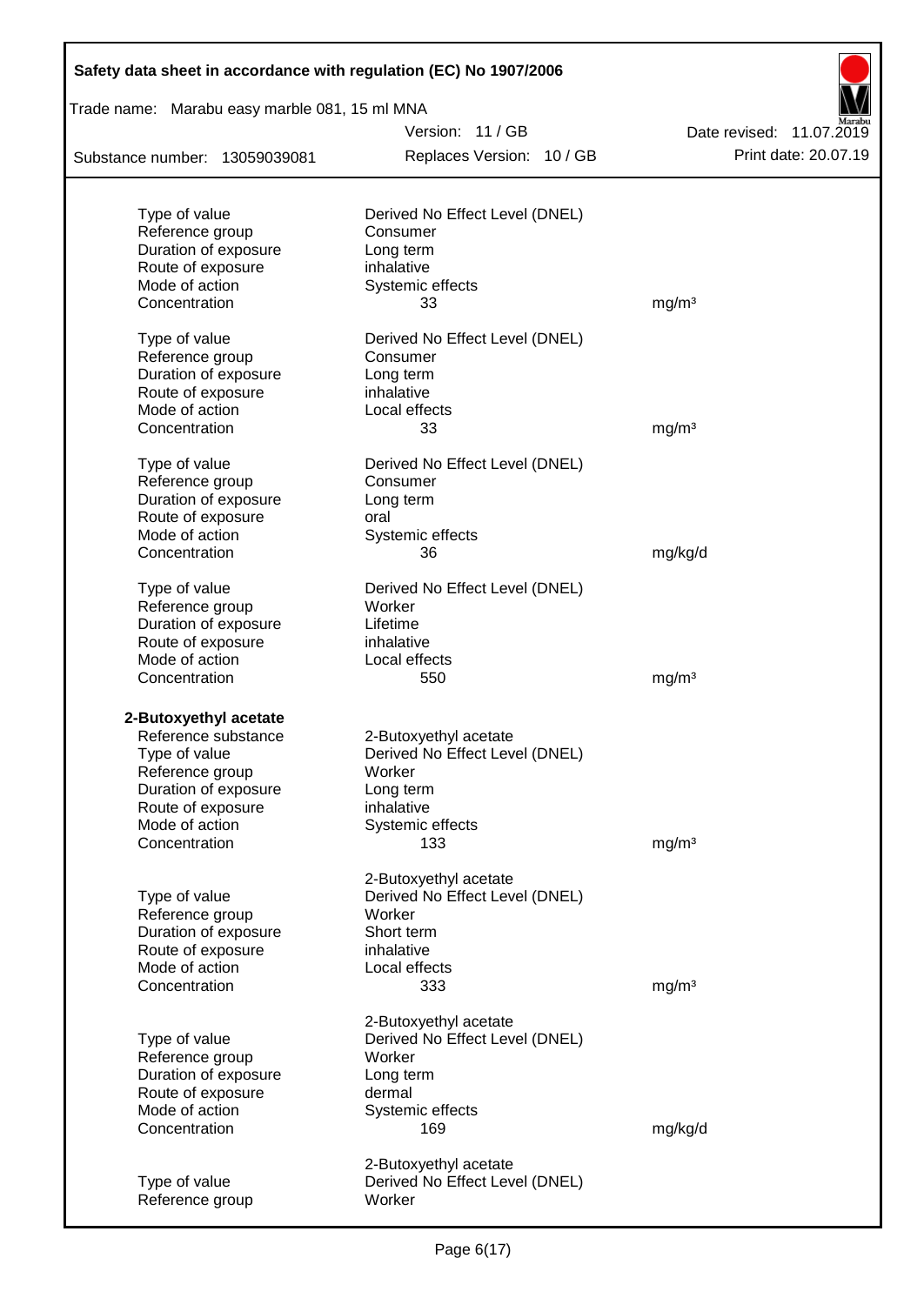| Safety data sheet in accordance with regulation (EC) No 1907/2006 |                                        |                          |
|-------------------------------------------------------------------|----------------------------------------|--------------------------|
| Trade name: Marabu easy marble 081, 15 ml MNA                     |                                        |                          |
|                                                                   | Version: 11/GB                         | Date revised: 11.07.2019 |
| Substance number: 13059039081                                     | Replaces Version: 10 / GB              | Print date: 20.07.19     |
| Duration of exposure                                              | Short term                             |                          |
| Route of exposure                                                 | dermal                                 |                          |
| Mode of action                                                    | Systemic effects                       |                          |
| Concentration                                                     | 120                                    | mg/kg/d                  |
|                                                                   | 2-Butoxyethyl acetate                  |                          |
| Type of value                                                     | Derived No Effect Level (DNEL)         |                          |
| Reference group<br>Duration of exposure                           | <b>General Population</b><br>Long term |                          |
| Route of exposure                                                 | inhalative                             |                          |
| Mode of action                                                    | Systemic effects                       |                          |
| Concentration                                                     | 80                                     | mq/m <sup>3</sup>        |
|                                                                   | 2-Butoxyethyl acetate                  |                          |
| Type of value                                                     | Derived No Effect Level (DNEL)         |                          |
| Reference group                                                   | <b>General Population</b>              |                          |
| Duration of exposure                                              | Short term                             |                          |
| Route of exposure                                                 | inhalative                             |                          |
| Mode of action                                                    | Local effects                          |                          |
| Concentration                                                     | 200                                    | mg/m <sup>3</sup>        |
|                                                                   | 2-Butoxyethyl acetate                  |                          |
| Type of value                                                     | Derived No Effect Level (DNEL)         |                          |
| Reference group                                                   | <b>General Population</b>              |                          |
| Duration of exposure                                              | Long term                              |                          |
| Route of exposure<br>Mode of action                               | dermal<br>Systemic effects             |                          |
| Concentration                                                     | 102                                    | mg/kg/d                  |
|                                                                   | 2-Butoxyethyl acetate                  |                          |
| Type of value                                                     | Derived No Effect Level (DNEL)         |                          |
| Reference group                                                   | <b>General Population</b>              |                          |
| Duration of exposure                                              | Short term                             |                          |
| Route of exposure                                                 | dermal                                 |                          |
| Mode of action                                                    | Systemic effects                       |                          |
| Concentration                                                     | 72                                     | mg/kg/d                  |
|                                                                   | 2-Butoxyethyl acetate                  |                          |
| Type of value                                                     | Derived No Effect Level (DNEL)         |                          |
| Reference group                                                   | <b>General Population</b>              |                          |
| Duration of exposure                                              | Long term                              |                          |
| Route of exposure<br>Mode of action                               | oral<br>Systemic effects               |                          |
| Concentration                                                     | 8,6                                    | mg/kg/d                  |
|                                                                   | 2-Butoxyethyl acetate                  |                          |
| Type of value                                                     | Derived No Effect Level (DNEL)         |                          |
| Reference group                                                   | <b>General Population</b>              |                          |
| Duration of exposure                                              | Short term                             |                          |
| Route of exposure                                                 | oral                                   |                          |
| Mode of action                                                    | Systemic effects                       |                          |
| Concentration                                                     | 36                                     | mg/kg/d                  |
| 1-Methoxy-2-propanol                                              |                                        |                          |
| Type of value                                                     | Derived No Effect Level (DNEL)         |                          |
| Reference group                                                   | Worker                                 |                          |
| Duration of exposure                                              | Acute                                  |                          |

Г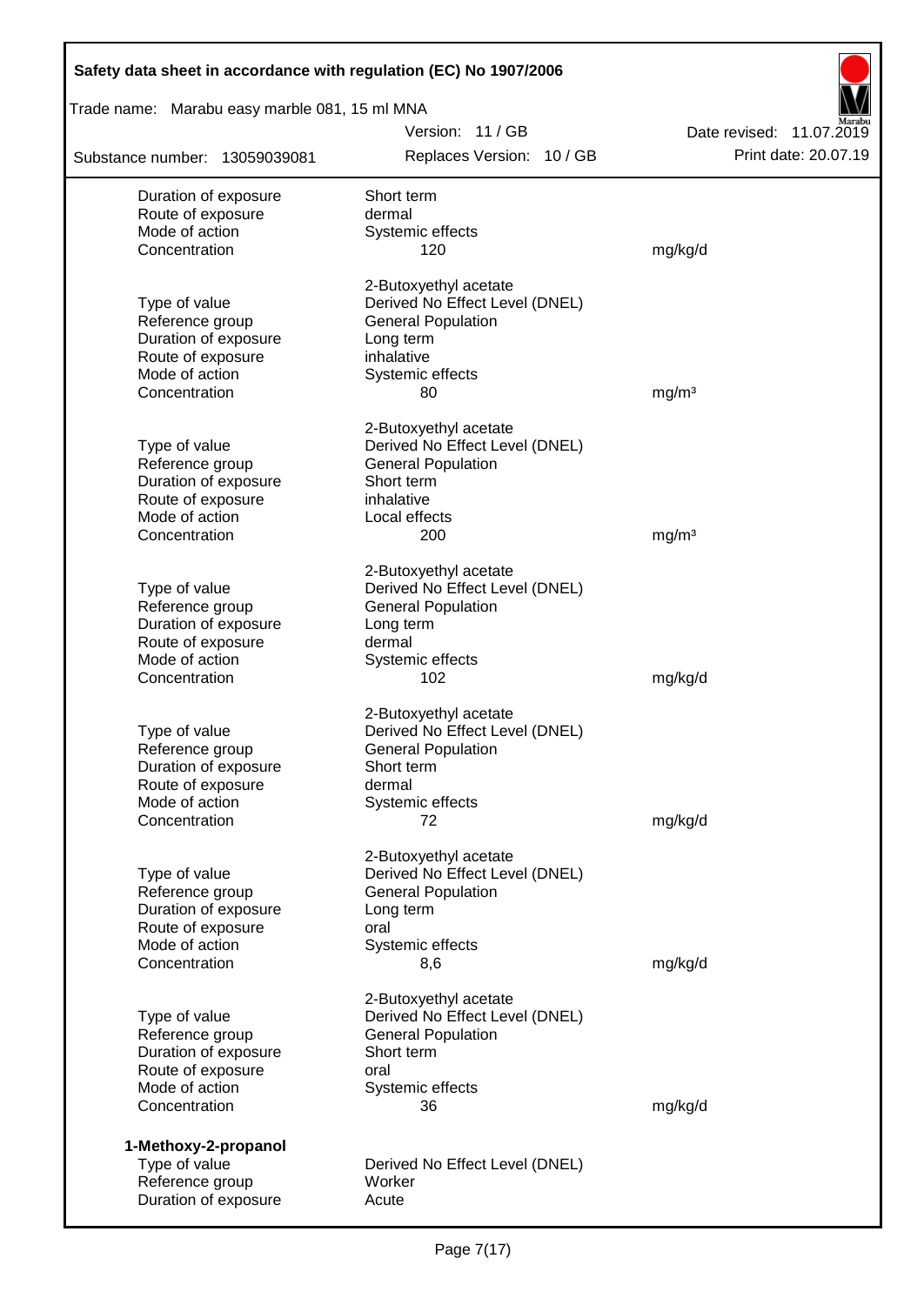| Safety data sheet in accordance with regulation (EC) No 1907/2006 |                                                                                                        |                          |  |  |  |  |  |
|-------------------------------------------------------------------|--------------------------------------------------------------------------------------------------------|--------------------------|--|--|--|--|--|
| Trade name: Marabu easy marble 081, 15 ml MNA                     |                                                                                                        |                          |  |  |  |  |  |
|                                                                   | Version: 11 / GB                                                                                       | Date revised: 11.07.2019 |  |  |  |  |  |
| Substance number: 13059039081                                     | Replaces Version: 10 / GB                                                                              | Print date: 20.07.19     |  |  |  |  |  |
| Route of exposure                                                 | inhalative                                                                                             |                          |  |  |  |  |  |
| Mode of action                                                    | Local effects                                                                                          |                          |  |  |  |  |  |
| Concentration                                                     | 553,5                                                                                                  | mg/m <sup>3</sup>        |  |  |  |  |  |
| Type of value                                                     | Derived No Effect Level (DNEL)                                                                         |                          |  |  |  |  |  |
| Reference group                                                   | Worker                                                                                                 |                          |  |  |  |  |  |
| Duration of exposure                                              | Long term                                                                                              |                          |  |  |  |  |  |
| Route of exposure                                                 | dermal                                                                                                 |                          |  |  |  |  |  |
| Mode of action                                                    | Systemic effects                                                                                       |                          |  |  |  |  |  |
| Concentration                                                     | 50,6                                                                                                   | mg/person/<br>d          |  |  |  |  |  |
|                                                                   |                                                                                                        |                          |  |  |  |  |  |
| Type of value                                                     | Derived No Effect Level (DNEL)                                                                         |                          |  |  |  |  |  |
| Reference group                                                   | Worker                                                                                                 |                          |  |  |  |  |  |
| Duration of exposure                                              | Long term                                                                                              |                          |  |  |  |  |  |
| Route of exposure<br>Mode of action                               | inhalative<br>Systemic effects                                                                         |                          |  |  |  |  |  |
| Concentration                                                     | 369                                                                                                    | mg/m <sup>3</sup>        |  |  |  |  |  |
|                                                                   |                                                                                                        |                          |  |  |  |  |  |
| Type of value                                                     | Derived No Effect Level (DNEL)                                                                         |                          |  |  |  |  |  |
| Reference group                                                   | <b>General Population</b>                                                                              |                          |  |  |  |  |  |
| Duration of exposure                                              | Long term<br>dermal                                                                                    |                          |  |  |  |  |  |
| Route of exposure<br>Mode of action                               | Systemic effects                                                                                       |                          |  |  |  |  |  |
| Concentration                                                     | 18,1                                                                                                   | mg/kg                    |  |  |  |  |  |
|                                                                   |                                                                                                        |                          |  |  |  |  |  |
| Type of value                                                     | Derived No Effect Level (DNEL)                                                                         |                          |  |  |  |  |  |
| Reference group                                                   | <b>General Population</b>                                                                              |                          |  |  |  |  |  |
| Duration of exposure<br>Route of exposure                         | Long term<br>inhalative                                                                                |                          |  |  |  |  |  |
| Mode of action                                                    | Systemic effects                                                                                       |                          |  |  |  |  |  |
| Concentration                                                     | 43,9                                                                                                   | mg/m <sup>3</sup>        |  |  |  |  |  |
|                                                                   | Derived No Effect Level (DNEL)                                                                         |                          |  |  |  |  |  |
| Type of value<br>Reference group                                  | <b>General Population</b>                                                                              |                          |  |  |  |  |  |
| Duration of exposure                                              | Long term                                                                                              |                          |  |  |  |  |  |
| Route of exposure                                                 | oral                                                                                                   |                          |  |  |  |  |  |
| Mode of action                                                    | Systemic effects                                                                                       |                          |  |  |  |  |  |
| Concentration                                                     | 3,3                                                                                                    | mg/kg/d                  |  |  |  |  |  |
|                                                                   |                                                                                                        |                          |  |  |  |  |  |
| Type of value                                                     | Hydrocarbons, C9-C11, n-alkanes, isoalkanes, cyclics, < 2% aromatics<br>Derived No Effect Level (DNEL) |                          |  |  |  |  |  |
| Reference group                                                   | Worker                                                                                                 |                          |  |  |  |  |  |
| Duration of exposure                                              | Long term                                                                                              |                          |  |  |  |  |  |
| Route of exposure                                                 | dermal                                                                                                 |                          |  |  |  |  |  |
| Mode of action                                                    | Systemic effects                                                                                       |                          |  |  |  |  |  |
| Concentration                                                     | 300                                                                                                    | mg/kg                    |  |  |  |  |  |
| Type of value                                                     | Derived No Effect Level (DNEL)                                                                         |                          |  |  |  |  |  |
| Reference group                                                   | Consumer                                                                                               |                          |  |  |  |  |  |
| Duration of exposure                                              | Long term                                                                                              |                          |  |  |  |  |  |
| Route of exposure                                                 | oral                                                                                                   |                          |  |  |  |  |  |
| Mode of action                                                    | Systemic effects                                                                                       |                          |  |  |  |  |  |
| Concentration                                                     | 300                                                                                                    | mg/kg                    |  |  |  |  |  |
| Type of value                                                     | Derived No Effect Level (DNEL)                                                                         |                          |  |  |  |  |  |
| Reference group                                                   | Consumer                                                                                               |                          |  |  |  |  |  |
|                                                                   |                                                                                                        |                          |  |  |  |  |  |

 $\overline{\phantom{a}}$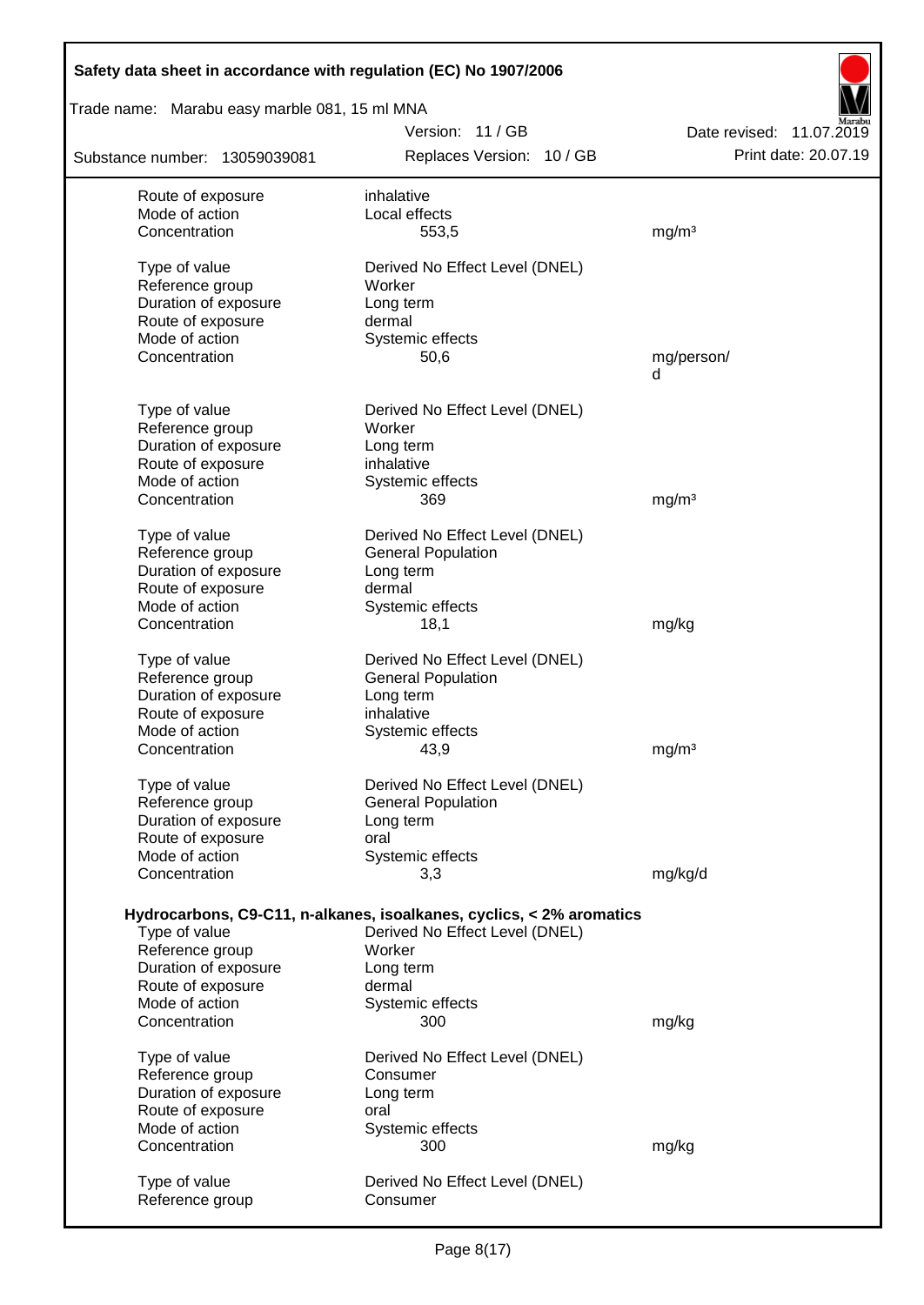| Safety data sheet in accordance with regulation (EC) No 1907/2006 |                                             |                                                  |  |  |  |
|-------------------------------------------------------------------|---------------------------------------------|--------------------------------------------------|--|--|--|
| Trade name: Marabu easy marble 081, 15 ml MNA                     |                                             |                                                  |  |  |  |
| Substance number: 13059039081                                     | Version: 11/GB<br>Replaces Version: 10 / GB | Date revised: 11.07.2019<br>Print date: 20.07.19 |  |  |  |
| Duration of exposure                                              | Long term                                   |                                                  |  |  |  |
| Route of exposure                                                 | dermal                                      |                                                  |  |  |  |
| Mode of action                                                    | Systemic effects                            |                                                  |  |  |  |
| Concentration                                                     | 300                                         | mg/kg                                            |  |  |  |
| Type of value                                                     | Derived No Effect Level (DNEL)              |                                                  |  |  |  |
| Reference group                                                   | Consumer                                    |                                                  |  |  |  |
| Duration of exposure                                              | Long term                                   |                                                  |  |  |  |
| Route of exposure                                                 | inhalative                                  |                                                  |  |  |  |
| Mode of action                                                    | Systemic effects                            |                                                  |  |  |  |
| Concentration                                                     | 900                                         | mg/m <sup>3</sup>                                |  |  |  |
| Type of value                                                     | Derived No Effect Level (DNEL)              |                                                  |  |  |  |
| Reference group                                                   | Worker                                      |                                                  |  |  |  |
| Duration of exposure                                              | Long term                                   |                                                  |  |  |  |
| Route of exposure                                                 | inhalative                                  |                                                  |  |  |  |
| Mode of action                                                    | Systemic effects                            |                                                  |  |  |  |
| Concentration                                                     | 1500                                        | mg/m <sup>3</sup>                                |  |  |  |
| <b>Predicted No Effect Concentration (PNEC)</b>                   |                                             |                                                  |  |  |  |
| 2-Methoxy-1-methylethyl acetate                                   |                                             |                                                  |  |  |  |
| Reference substance                                               | 2-Methoxy-1-methylethyl acetate             |                                                  |  |  |  |
| Type of value                                                     | <b>PNEC</b>                                 |                                                  |  |  |  |
| <b>Type</b>                                                       | Freshwater                                  |                                                  |  |  |  |
| Concentration                                                     | 0,635                                       | mg/l                                             |  |  |  |
| Type of value                                                     | <b>PNEC</b>                                 |                                                  |  |  |  |
| <b>Type</b>                                                       | Freshwater sediment                         |                                                  |  |  |  |
| Concentration                                                     | 3,29                                        | mg/kg                                            |  |  |  |
|                                                                   | <b>PNEC</b>                                 |                                                  |  |  |  |
| Type of value                                                     | Soil                                        |                                                  |  |  |  |
| Type<br>Concentration                                             | 0,29                                        | mg/kg                                            |  |  |  |
| Source                                                            | Literature value                            |                                                  |  |  |  |
|                                                                   |                                             |                                                  |  |  |  |
| Type of value                                                     | <b>PNEC</b>                                 |                                                  |  |  |  |
| <b>Type</b>                                                       | Sewage treatment plant (STP)                |                                                  |  |  |  |
| Concentration<br>Source                                           | 100<br>Literature value                     | mg/l                                             |  |  |  |
|                                                                   |                                             |                                                  |  |  |  |
| Type of value                                                     | <b>PNEC</b>                                 |                                                  |  |  |  |
| Type                                                              | Marine sediment                             |                                                  |  |  |  |
| Concentration                                                     | 0,329                                       | mg/kg                                            |  |  |  |
| Source                                                            | Literature value                            |                                                  |  |  |  |
| Type of value                                                     | <b>PNEC</b>                                 |                                                  |  |  |  |
| <b>Type</b>                                                       | Saltwater                                   |                                                  |  |  |  |
| Concentration                                                     | 0,0635                                      | mg/l                                             |  |  |  |
| 2-Butoxyethyl acetate                                             |                                             |                                                  |  |  |  |
| Reference substance                                               | 2-Butoxyethyl acetate                       |                                                  |  |  |  |
| Type of value                                                     | <b>PNEC</b>                                 |                                                  |  |  |  |
| <b>Type</b>                                                       | Water                                       |                                                  |  |  |  |
| Concentration                                                     | 0,304                                       | mg/l                                             |  |  |  |
| Source                                                            | Literature value                            |                                                  |  |  |  |
|                                                                   | 2-Butoxyethyl acetate                       |                                                  |  |  |  |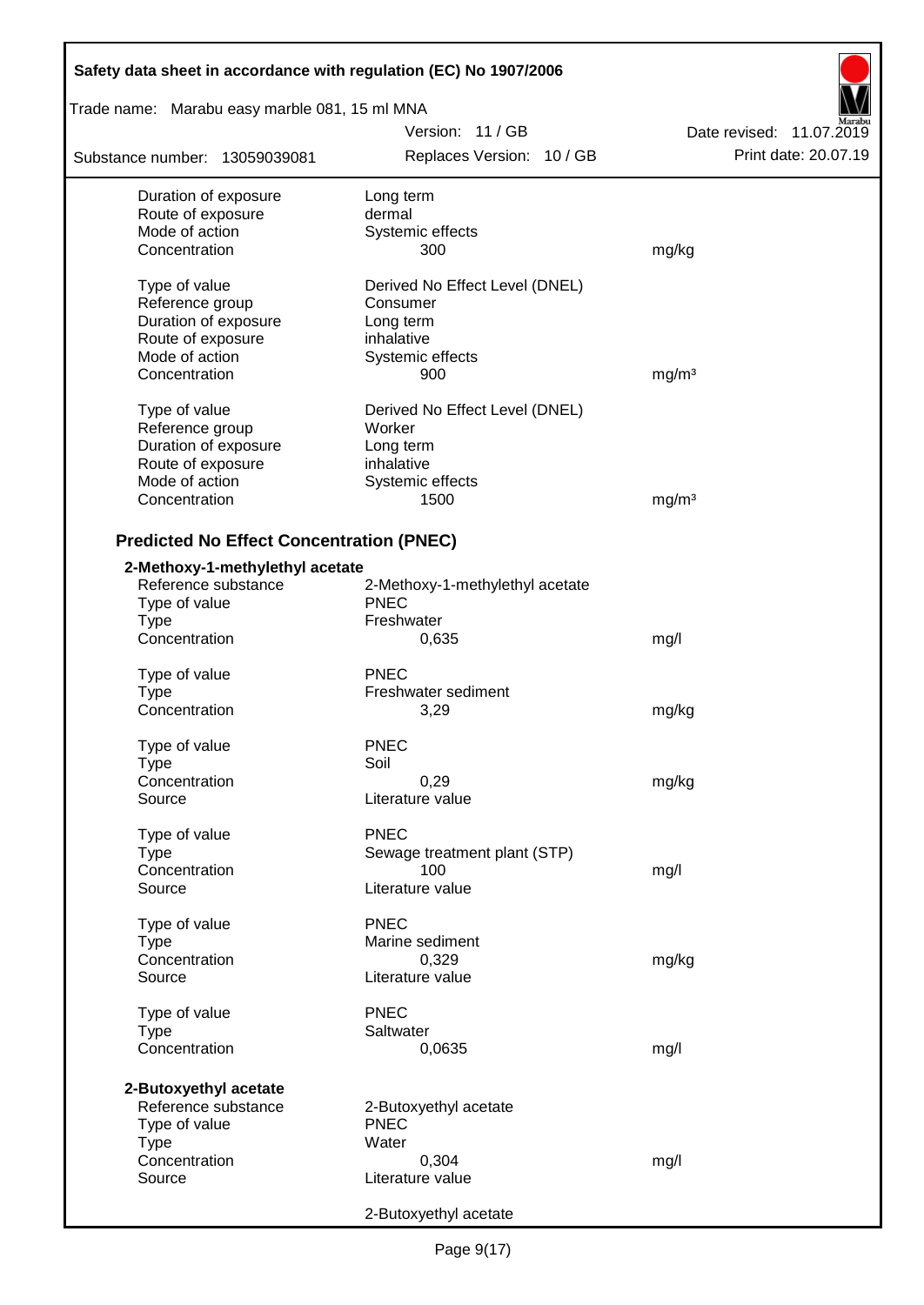| Trade name: Marabu easy marble 081, 15 ml MNA |                                      |                          |
|-----------------------------------------------|--------------------------------------|--------------------------|
|                                               | Version: 11 / GB                     | Date revised: 11.07.2019 |
| Substance number: 13059039081                 | Replaces Version: 10 / GB            | Print date: 20.07.19     |
| Type of value                                 | <b>PNEC</b>                          |                          |
| <b>Type</b>                                   | Aquatic                              |                          |
| Concentration                                 | 0,0304                               | g/l                      |
| Source                                        | Literature value                     |                          |
|                                               | 2-Butoxyethyl acetate                |                          |
| Type of value                                 | <b>PNEC</b>                          |                          |
| <b>Type</b>                                   | Sediment                             |                          |
| Concentration<br>Source                       | 2,03<br>Literature value             | mg/kg                    |
|                                               |                                      |                          |
|                                               | 2-Butoxyethyl acetate<br><b>PNEC</b> |                          |
| Type of value<br><b>Type</b>                  | Marine sediment                      |                          |
| Concentration                                 | 0,203                                | mg/kg                    |
| Source                                        | Literature value                     |                          |
|                                               | 2-Butoxyethyl acetate                |                          |
| Type of value                                 | <b>PNEC</b>                          |                          |
| <b>Type</b>                                   | Soil                                 |                          |
| Concentration                                 | 0,68                                 | mg/kg                    |
| Source                                        | Literature value                     |                          |
| 1-Methoxy-2-propanol                          |                                      |                          |
| Type of value                                 | <b>PNEC</b>                          |                          |
| <b>Type</b>                                   | Freshwater                           |                          |
| Concentration                                 | 10                                   | mg/l                     |
| Type of value                                 | <b>PNEC</b>                          |                          |
| <b>Type</b>                                   | Water                                |                          |
| Concentration                                 | 41,6                                 | mg/kg                    |
| Type of value                                 | <b>PNEC</b>                          |                          |
| <b>Type</b>                                   | Sediment                             |                          |
| Concentration                                 | 41,6                                 | mg/kg                    |
| Type of value                                 | <b>PNEC</b>                          |                          |
| <b>Type</b>                                   | Marine sediment                      |                          |
| Concentration                                 | 4,17                                 | mg/kg                    |
| Type of value                                 | <b>PNEC</b>                          |                          |
| <b>Type</b>                                   | Soil                                 |                          |
| Concentration                                 | 2,47                                 | mg/kg                    |
| Type of value                                 | <b>PNEC</b>                          |                          |
|                                               | Sewage treatment plant (STP)         |                          |
| <b>Type</b><br>Concentration                  | 100                                  | mg/l                     |

# **8.2. Exposure controls**

### **Exposure controls**

Provide adequate ventilation. Where reasonably practicable this should be achieved by the use of local exhaust ventilation and good general extraction. If these are not sufficient to maintain concentrations of particulates and solvent vapour below the OEL, suitable respiratory protection must be worn.

### **Respiratory protection**

If workers are exposed to concentrations above the exposure limit they must use appropriate, certified respirators. Full mask, filter A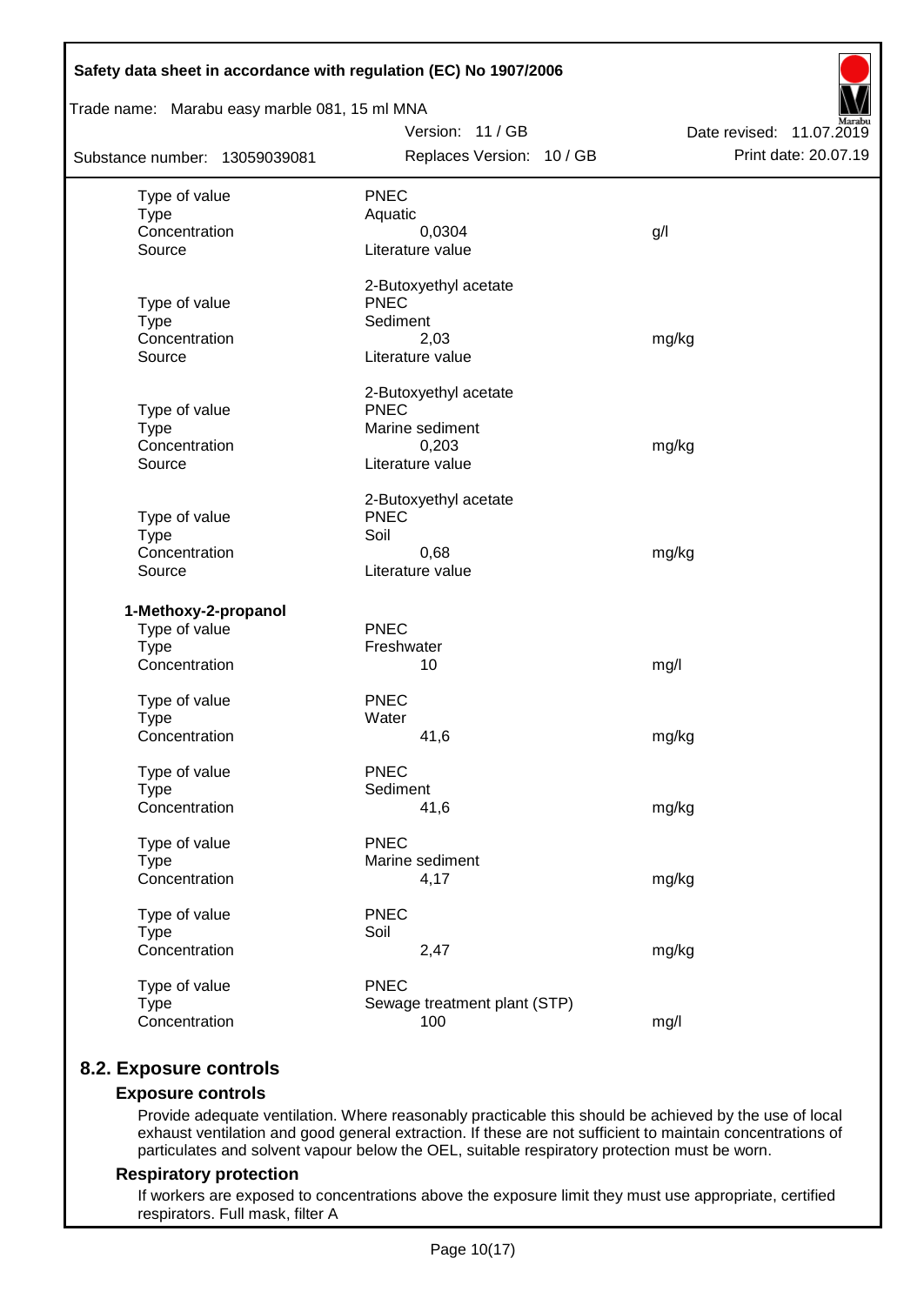| Safety data sheet in accordance with regulation (EC) No 1907/2006                                                                   |                           |             |                          |
|-------------------------------------------------------------------------------------------------------------------------------------|---------------------------|-------------|--------------------------|
| Trade name: Marabu easy marble 081, 15 ml MNA                                                                                       |                           |             |                          |
|                                                                                                                                     | Version: 11 / GB          |             | Date revised: 11.07.2019 |
| Substance number: 13059039081                                                                                                       | Replaces Version: 10 / GB |             | Print date: 20.07.19     |
| <b>Hand protection</b>                                                                                                              |                           |             |                          |
| There is no one glove material or combination of materials that will give unlimited resistance to any                               |                           |             |                          |
| individual or combination of chemicals.                                                                                             |                           |             |                          |
| For prolonged or repeated handling nitrile rubber gloves with textile undergloves are required.<br>Material thickness<br>>          | 0,5<br>mm                 |             |                          |
| Breakthrough time<br>≺                                                                                                              | 30<br>min                 |             |                          |
| The breakthrough time must be greater than the end use time of the product.                                                         |                           |             |                          |
| The instructions and information provided by the glove manufacturer on use, storage, maintenance and                                |                           |             |                          |
| replacement must be followed.<br>Gloves should be replaced regularly and if there is any sign of damage to the glove material.      |                           |             |                          |
| Always ensure that gloves are free from defects and that they are stored and used correctly.                                        |                           |             |                          |
| The performance or effectiveness of the glove may be reduced by physical/ chemical damage and poor                                  |                           |             |                          |
| maintenance.                                                                                                                        |                           |             |                          |
| Barrier creams may help to protect the exposed areas of the skin, they should however not be applied<br>once exposure has occurred. |                           |             |                          |
| Eye protection                                                                                                                      |                           |             |                          |
| Use safety eyewear designed to protect against splash of liquids.                                                                   |                           |             |                          |
| <b>Body protection</b>                                                                                                              |                           |             |                          |
| Cotton or cotton/synthetic overalls or coveralls are normally suitable.                                                             |                           |             |                          |
|                                                                                                                                     |                           |             |                          |
| <b>SECTION 9: Physical and chemical properties</b>                                                                                  |                           |             |                          |
|                                                                                                                                     |                           |             |                          |
| 9.1. Information on basic physical and chemical properties                                                                          |                           |             |                          |
| Form<br><b>Colour</b>                                                                                                               | liquid<br>coloured        |             |                          |
| <b>Odour</b>                                                                                                                        | solvent-like              |             |                          |
| <b>Odour threshold</b>                                                                                                              |                           |             |                          |
| Remarks                                                                                                                             | No data available         |             |                          |
| pH value                                                                                                                            |                           |             |                          |
| Remarks                                                                                                                             | Not applicable            |             |                          |
| <b>Melting point</b>                                                                                                                |                           |             |                          |
| Remarks                                                                                                                             | not determined            |             |                          |
| <b>Freezing point</b>                                                                                                               |                           |             |                          |
| Remarks                                                                                                                             | not determined            |             |                          |
| Initial boiling point and boiling range                                                                                             |                           |             |                          |
| Value                                                                                                                               | 120                       | $^{\circ}C$ |                          |
| Pressure                                                                                                                            | appr.<br>1.013<br>hPa     |             |                          |
| Source                                                                                                                              | Literature value          |             |                          |
| <b>Flash point</b>                                                                                                                  |                           |             |                          |
| Value                                                                                                                               | 30                        | $^{\circ}C$ |                          |
| Method                                                                                                                              | ASTM D 6450 (CCCFP)       |             |                          |
| Evaporation rate (ether $= 1$ ) :                                                                                                   |                           |             |                          |
| Remarks                                                                                                                             | not determined            |             |                          |
| <b>Flammability (solid, gas)</b>                                                                                                    |                           |             |                          |
| Not applicable                                                                                                                      |                           |             |                          |
| Upper/lower flammability or explosive limits                                                                                        |                           |             |                          |
| Lower explosion limit                                                                                                               | 0,7<br>appr.              | %(V)        |                          |
| Upper explosion limit                                                                                                               | 13,7<br>appr.             | $%$ (V)     |                          |
| Source                                                                                                                              | Literature value          |             |                          |

**Vapour pressure**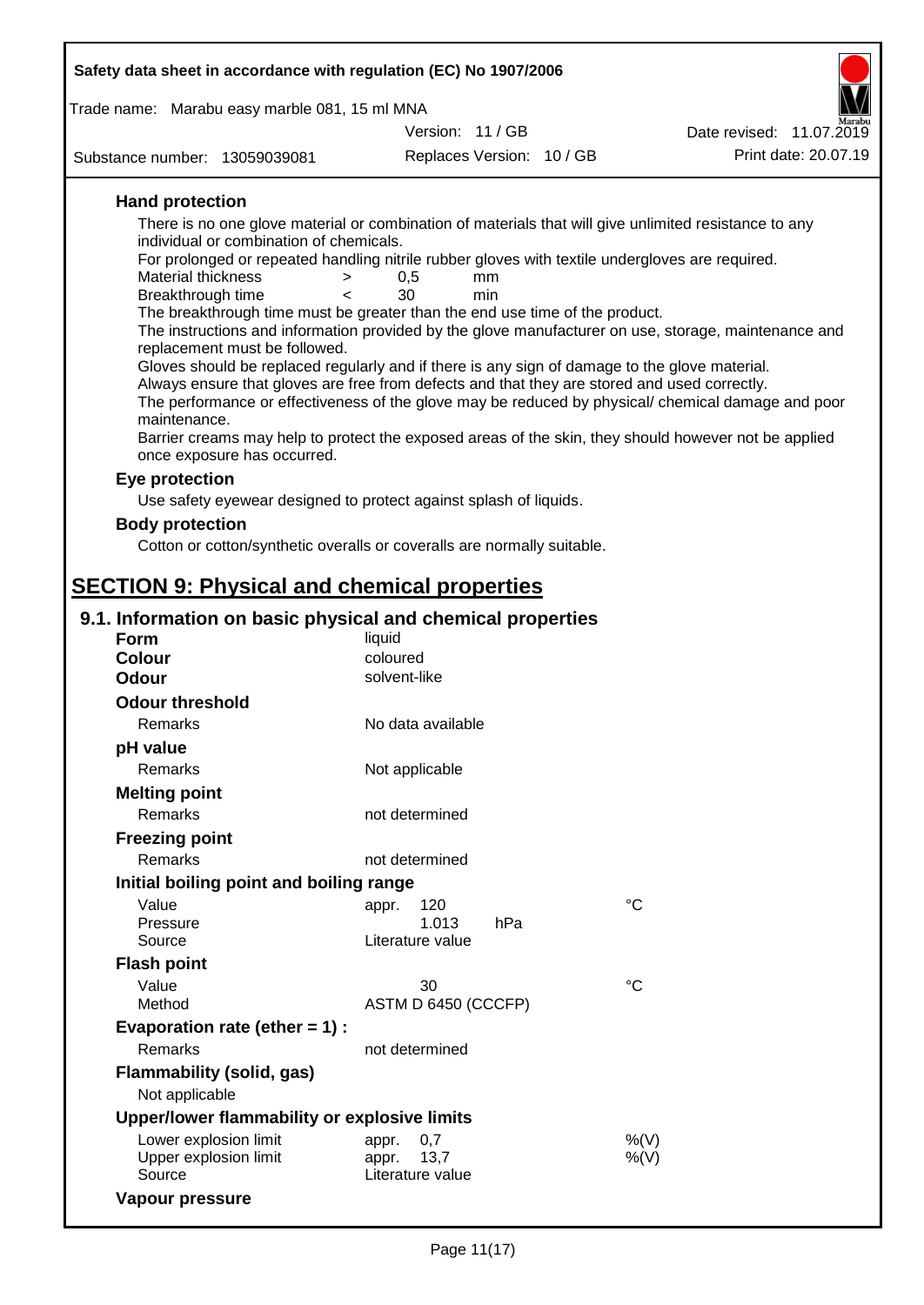| Safety data sheet in accordance with regulation (EC) No 1907/2006 |                                  |                 |    |                   |                             |
|-------------------------------------------------------------------|----------------------------------|-----------------|----|-------------------|-----------------------------|
| Trade name: Marabu easy marble 081, 15 ml MNA                     |                                  |                 |    |                   |                             |
|                                                                   | Version: 11 / GB                 |                 |    |                   | Date revised:<br>11.07.2019 |
| Substance number: 13059039081                                     | Replaces Version: 10 / GB        |                 |    |                   | Print date: 20.07.19        |
| Value                                                             | 8                                |                 |    | hPa               |                             |
| Temperature<br>Method                                             | 20<br>calculated                 | $\rm ^{\circ}C$ |    |                   |                             |
| <b>Vapour density</b>                                             |                                  |                 |    |                   |                             |
| Remarks                                                           | not determined                   |                 |    |                   |                             |
| <b>Density</b>                                                    |                                  |                 |    |                   |                             |
| Value                                                             | 0,96                             |                 |    | g/cm <sup>3</sup> |                             |
| Temperature                                                       | 20                               | $\rm ^{\circ}C$ |    |                   |                             |
| Method                                                            | <b>DIN EN ISO 2811</b>           |                 |    |                   |                             |
| Solubility in water                                               |                                  |                 |    |                   |                             |
| <b>Remarks</b>                                                    | partially miscible               |                 |    |                   |                             |
| <b>Partition coefficient: n-octanol/water</b>                     |                                  |                 |    |                   |                             |
| <b>Remarks</b>                                                    | Not applicable                   |                 |    |                   |                             |
| <b>Ignition temperature</b>                                       |                                  |                 |    |                   |                             |
| Value<br>Source                                                   | 200<br>appr.<br>Literature value |                 |    | $^{\circ}C$       |                             |
| <b>Viscosity</b>                                                  |                                  |                 |    |                   |                             |
|                                                                   |                                  |                 |    |                   |                             |
| dynamic<br>Value                                                  | 30                               | to              | 50 | mPa.s             |                             |
| Temperature                                                       | 40                               | $\rm ^{\circ}C$ |    |                   |                             |
| <b>Efflux time</b>                                                |                                  |                 |    |                   |                             |
| Value                                                             | 25                               | to              | 70 | s                 |                             |
| Temperature                                                       | 20                               | $\rm ^{\circ}C$ |    |                   |                             |
| Method                                                            | DIN 53211 4 mm                   |                 |    |                   |                             |
| <b>Explosive properties</b>                                       |                                  |                 |    |                   |                             |
| evaluation                                                        | no                               |                 |    |                   |                             |
| <b>Oxidising properties</b>                                       |                                  |                 |    |                   |                             |
| evaluation                                                        | None known                       |                 |    |                   |                             |
| 9.2. Other information                                            |                                  |                 |    |                   |                             |

# **Other information**

The physical specifications are approximate values and refer to the used safety relevant component(s).

# **SECTION 10: Stability and reactivity**

### **10.1. Reactivity**

No hazardous reactions when stored and handled according to prescribed instructions.

### **10.2. Chemical stability**

Stable under recommended storage and handling conditions (see section 7).

### **10.3. Possibility of hazardous reactions**

Keep away from oxidising agents, strongly alkaline and strongly acid materials in order to avoid exothermic reactions.

## **10.4. Conditions to avoid**

When exposed to high temperatures may produce hazardous decomposition products.

### **10.5. Incompatible materials**

No hazardous reactions when stored and handled according to prescribed instructions.

### **10.6. Hazardous decomposition products**

See chapter 5.2 (Firefighting measures - Special hazards arising from the substance or mixture).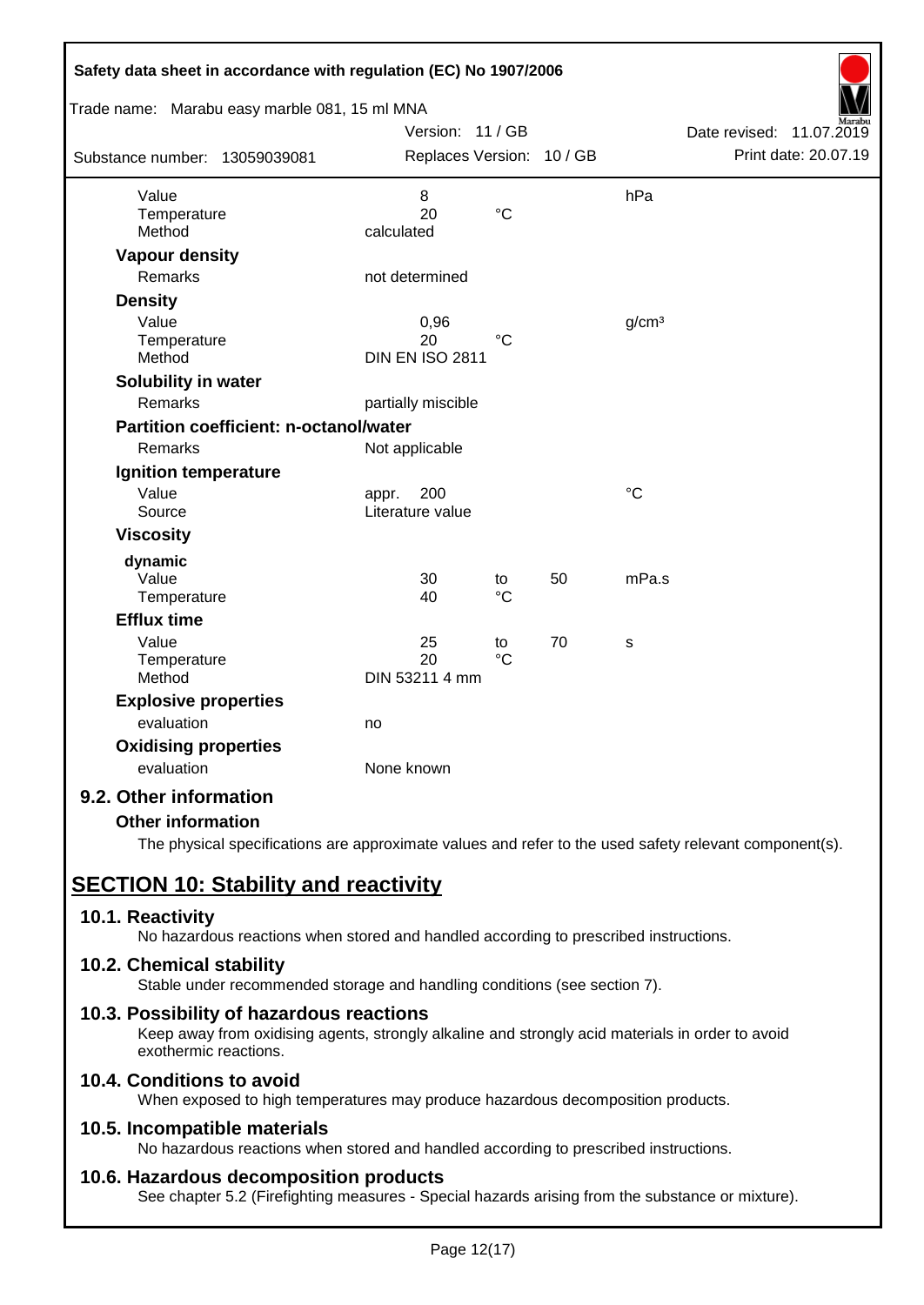| Safety data sheet in accordance with regulation (EC) No 1907/2006                                                                                                                                                                                                                                                                                                                                                                                                                                                                                                                                                                       |                                                                   |                                                                   |                                                                                                                                                                                                               |  |  |  |
|-----------------------------------------------------------------------------------------------------------------------------------------------------------------------------------------------------------------------------------------------------------------------------------------------------------------------------------------------------------------------------------------------------------------------------------------------------------------------------------------------------------------------------------------------------------------------------------------------------------------------------------------|-------------------------------------------------------------------|-------------------------------------------------------------------|---------------------------------------------------------------------------------------------------------------------------------------------------------------------------------------------------------------|--|--|--|
| Trade name: Marabu easy marble 081, 15 ml MNA                                                                                                                                                                                                                                                                                                                                                                                                                                                                                                                                                                                           |                                                                   |                                                                   |                                                                                                                                                                                                               |  |  |  |
|                                                                                                                                                                                                                                                                                                                                                                                                                                                                                                                                                                                                                                         | Version: 11 / GB                                                  |                                                                   | Date revised: 11.07.2019                                                                                                                                                                                      |  |  |  |
| Substance number: 13059039081                                                                                                                                                                                                                                                                                                                                                                                                                                                                                                                                                                                                           |                                                                   | Replaces Version: 10 / GB                                         | Print date: 20.07.19                                                                                                                                                                                          |  |  |  |
|                                                                                                                                                                                                                                                                                                                                                                                                                                                                                                                                                                                                                                         |                                                                   |                                                                   |                                                                                                                                                                                                               |  |  |  |
| <b>SECTION 11: Toxicological information</b>                                                                                                                                                                                                                                                                                                                                                                                                                                                                                                                                                                                            |                                                                   |                                                                   |                                                                                                                                                                                                               |  |  |  |
| 11.1. Information on toxicological effects                                                                                                                                                                                                                                                                                                                                                                                                                                                                                                                                                                                              |                                                                   |                                                                   |                                                                                                                                                                                                               |  |  |  |
| <b>Acute oral toxicity (Components)</b>                                                                                                                                                                                                                                                                                                                                                                                                                                                                                                                                                                                                 |                                                                   |                                                                   |                                                                                                                                                                                                               |  |  |  |
| 1-Methoxy-2-propanol                                                                                                                                                                                                                                                                                                                                                                                                                                                                                                                                                                                                                    |                                                                   |                                                                   |                                                                                                                                                                                                               |  |  |  |
| <b>Species</b>                                                                                                                                                                                                                                                                                                                                                                                                                                                                                                                                                                                                                          | rat                                                               |                                                                   |                                                                                                                                                                                                               |  |  |  |
| LD50                                                                                                                                                                                                                                                                                                                                                                                                                                                                                                                                                                                                                                    | 5200                                                              | mg/kg                                                             |                                                                                                                                                                                                               |  |  |  |
| <b>Acute dermal toxicity (Components)</b>                                                                                                                                                                                                                                                                                                                                                                                                                                                                                                                                                                                               |                                                                   |                                                                   |                                                                                                                                                                                                               |  |  |  |
| 1-Methoxy-2-propanol                                                                                                                                                                                                                                                                                                                                                                                                                                                                                                                                                                                                                    |                                                                   |                                                                   |                                                                                                                                                                                                               |  |  |  |
| Species                                                                                                                                                                                                                                                                                                                                                                                                                                                                                                                                                                                                                                 | rabbit                                                            |                                                                   |                                                                                                                                                                                                               |  |  |  |
| LD50                                                                                                                                                                                                                                                                                                                                                                                                                                                                                                                                                                                                                                    | 14000                                                             | mg/kg                                                             |                                                                                                                                                                                                               |  |  |  |
| <b>Acute inhalational toxicity</b>                                                                                                                                                                                                                                                                                                                                                                                                                                                                                                                                                                                                      |                                                                   |                                                                   |                                                                                                                                                                                                               |  |  |  |
| Remarks                                                                                                                                                                                                                                                                                                                                                                                                                                                                                                                                                                                                                                 |                                                                   | Based on available data, the classification criteria are not met. |                                                                                                                                                                                                               |  |  |  |
| <b>Skin corrosion/irritation</b>                                                                                                                                                                                                                                                                                                                                                                                                                                                                                                                                                                                                        |                                                                   |                                                                   |                                                                                                                                                                                                               |  |  |  |
| Remarks                                                                                                                                                                                                                                                                                                                                                                                                                                                                                                                                                                                                                                 |                                                                   | Based on available data, the classification criteria are not met. |                                                                                                                                                                                                               |  |  |  |
| Serious eye damage/irritation                                                                                                                                                                                                                                                                                                                                                                                                                                                                                                                                                                                                           |                                                                   |                                                                   |                                                                                                                                                                                                               |  |  |  |
| Remarks                                                                                                                                                                                                                                                                                                                                                                                                                                                                                                                                                                                                                                 |                                                                   | Based on available data, the classification criteria are not met. |                                                                                                                                                                                                               |  |  |  |
| <b>Sensitization</b>                                                                                                                                                                                                                                                                                                                                                                                                                                                                                                                                                                                                                    |                                                                   |                                                                   |                                                                                                                                                                                                               |  |  |  |
| Remarks                                                                                                                                                                                                                                                                                                                                                                                                                                                                                                                                                                                                                                 | Based on available data, the classification criteria are not met. |                                                                   |                                                                                                                                                                                                               |  |  |  |
| <b>Mutagenicity</b>                                                                                                                                                                                                                                                                                                                                                                                                                                                                                                                                                                                                                     |                                                                   |                                                                   |                                                                                                                                                                                                               |  |  |  |
| Remarks                                                                                                                                                                                                                                                                                                                                                                                                                                                                                                                                                                                                                                 | Based on available data, the classification criteria are not met. |                                                                   |                                                                                                                                                                                                               |  |  |  |
| <b>Reproductive toxicity</b>                                                                                                                                                                                                                                                                                                                                                                                                                                                                                                                                                                                                            |                                                                   |                                                                   |                                                                                                                                                                                                               |  |  |  |
| Remarks                                                                                                                                                                                                                                                                                                                                                                                                                                                                                                                                                                                                                                 | Based on available data, the classification criteria are not met. |                                                                   |                                                                                                                                                                                                               |  |  |  |
| Carcinogenicity                                                                                                                                                                                                                                                                                                                                                                                                                                                                                                                                                                                                                         |                                                                   |                                                                   |                                                                                                                                                                                                               |  |  |  |
| Remarks                                                                                                                                                                                                                                                                                                                                                                                                                                                                                                                                                                                                                                 | Based on available data, the classification criteria are not met. |                                                                   |                                                                                                                                                                                                               |  |  |  |
| <b>Specific Target Organ Toxicity (STOT)</b>                                                                                                                                                                                                                                                                                                                                                                                                                                                                                                                                                                                            |                                                                   |                                                                   |                                                                                                                                                                                                               |  |  |  |
| <b>Single exposure</b>                                                                                                                                                                                                                                                                                                                                                                                                                                                                                                                                                                                                                  |                                                                   |                                                                   |                                                                                                                                                                                                               |  |  |  |
| Remarks                                                                                                                                                                                                                                                                                                                                                                                                                                                                                                                                                                                                                                 | The classification criteria are met.                              |                                                                   |                                                                                                                                                                                                               |  |  |  |
| evaluation                                                                                                                                                                                                                                                                                                                                                                                                                                                                                                                                                                                                                              | May cause drowsiness or dizziness.                                |                                                                   |                                                                                                                                                                                                               |  |  |  |
| <b>Repeated exposure</b><br>Remarks                                                                                                                                                                                                                                                                                                                                                                                                                                                                                                                                                                                                     |                                                                   | Based on available data, the classification criteria are not met. |                                                                                                                                                                                                               |  |  |  |
| <b>Aspiration hazard</b>                                                                                                                                                                                                                                                                                                                                                                                                                                                                                                                                                                                                                |                                                                   |                                                                   |                                                                                                                                                                                                               |  |  |  |
| Based on available data, the classification criteria are not met.                                                                                                                                                                                                                                                                                                                                                                                                                                                                                                                                                                       |                                                                   |                                                                   |                                                                                                                                                                                                               |  |  |  |
| <b>Experience in practice</b>                                                                                                                                                                                                                                                                                                                                                                                                                                                                                                                                                                                                           |                                                                   |                                                                   |                                                                                                                                                                                                               |  |  |  |
| Exposure to component solvents vapours concentration in excess of the stated occupational exposure<br>limit may result in adverse health effects such as mucous membrane and respiratory system irritation<br>dizziness, fatigue, muscular weakness, drowsiness and in extreme cases, loss of consciousness.<br>Solvents may cause some of the above effects by absorption through the skin. Repeated or prolonged<br>contact with the mixture may cause removal of natural fat from the skin resulting in non-allergic contact<br>dermatitis and absorption through the skin. The liquid splashed in the eyes may cause irritation and |                                                                   |                                                                   | and adverse effects on kidney, liver and central nervous system. Symptoms and signs include headache,<br>reversible damage, Ingestion may cause nausea, diarrhoop and vemiting. This takes into account where |  |  |  |

reversible damage. Ingestion may cause nausea, diarrhoea and vomiting. This takes into account, where known, delayed and immediate effects and also chronic effects of components from short-term and long-term exposure by oral, inhalation and dermal routes of exposure and eye contact.

### **Other information**

There are no data available on the mixture itself.

The mixture has been assessed following the additivity method of the GHS/CLP Regulation (EC) No 1272/2008.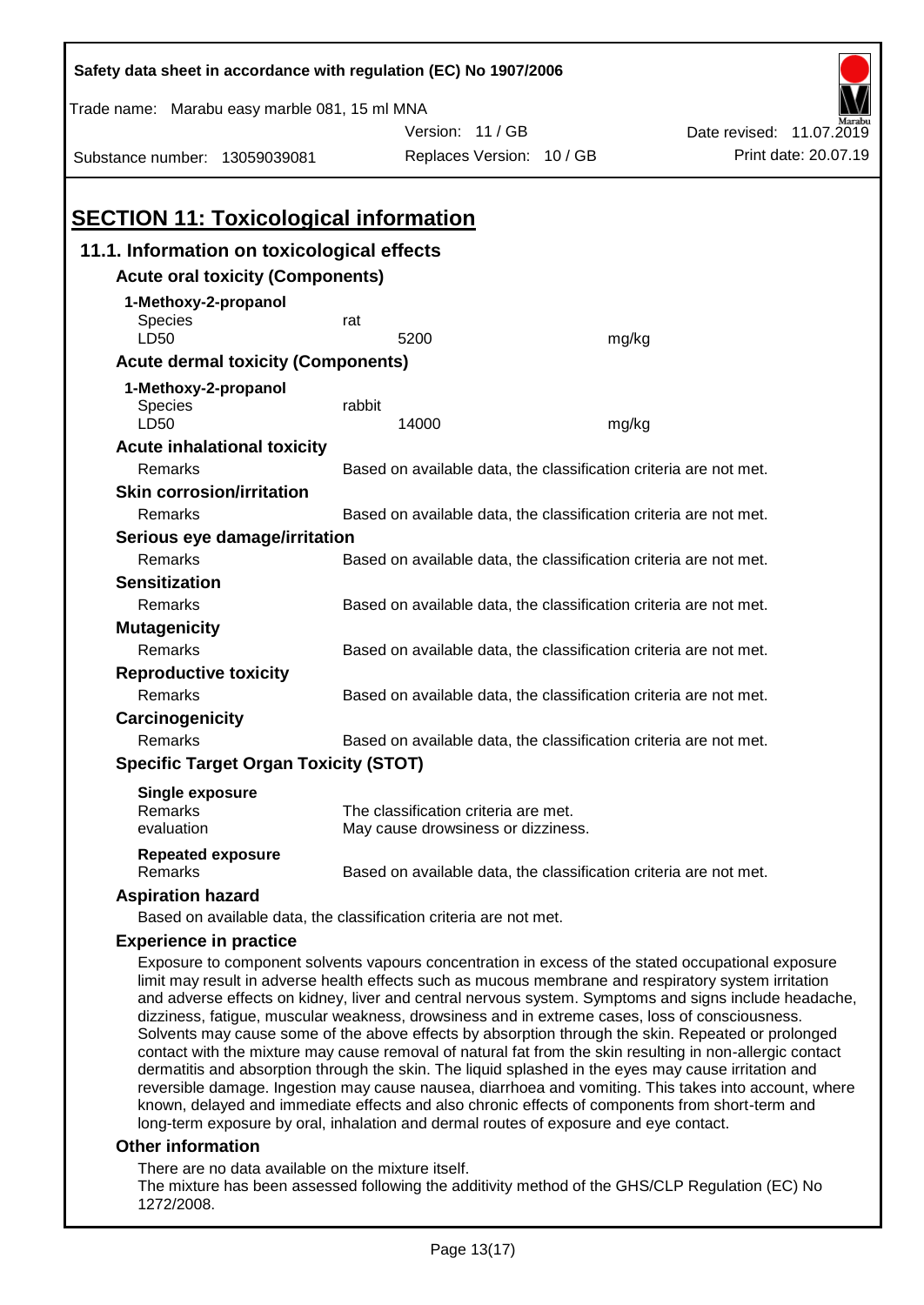| Safety data sheet in accordance with regulation (EC) No 1907/2006                                                                                                                                                                                                                                  |                                                                                     |                           |      |                          |
|----------------------------------------------------------------------------------------------------------------------------------------------------------------------------------------------------------------------------------------------------------------------------------------------------|-------------------------------------------------------------------------------------|---------------------------|------|--------------------------|
| Trade name: Marabu easy marble 081, 15 ml MNA                                                                                                                                                                                                                                                      |                                                                                     |                           |      |                          |
|                                                                                                                                                                                                                                                                                                    |                                                                                     | Version: 11 / GB          |      | Date revised: 11.07.2019 |
| Substance number: 13059039081                                                                                                                                                                                                                                                                      |                                                                                     | Replaces Version: 10 / GB |      | Print date: 20.07.19     |
| <b>SECTION 12: Ecological information</b>                                                                                                                                                                                                                                                          |                                                                                     |                           |      |                          |
| 12.1. Toxicity                                                                                                                                                                                                                                                                                     |                                                                                     |                           |      |                          |
| <b>General information</b><br>There are no data available on the mixture itself. Do not allow to enter drains or water courses. The<br>mixture has been assessed following the summation method of the CLP Regulation (EC) No 1272/2008<br>and is not classified as dangerous for the environment. |                                                                                     |                           |      |                          |
| <b>Fish toxicity (Components)</b>                                                                                                                                                                                                                                                                  |                                                                                     |                           |      |                          |
| 1-Methoxy-2-propanol<br>Species<br>LC <sub>0</sub>                                                                                                                                                                                                                                                 | golden orfe (Leuciscus idus)<br>4600<br>$\geq$                                      |                           | mg/l |                          |
| Duration of exposure                                                                                                                                                                                                                                                                               | 96                                                                                  | h                         |      |                          |
| <b>Daphnia toxicity (Components)</b>                                                                                                                                                                                                                                                               |                                                                                     |                           |      |                          |
| 1-Methoxy-2-propanol<br><b>Species</b><br><b>EC50</b><br>Duration of exposure                                                                                                                                                                                                                      | Daphnia magna<br>23300<br>48                                                        | h                         | mg/l |                          |
| <b>Algae toxicity (Components)</b>                                                                                                                                                                                                                                                                 |                                                                                     |                           |      |                          |
| 1-Methoxy-2-propanol<br>Species<br><b>EC50</b><br>Duration of exposure                                                                                                                                                                                                                             | Desmodesmus<br>1000<br>$\geq$<br>168                                                | h                         | mg/l |                          |
| <b>Bacteria toxicity (Components)</b>                                                                                                                                                                                                                                                              |                                                                                     |                           |      |                          |
| 1-Methoxy-2-propanol<br>Species<br><b>EC50</b>                                                                                                                                                                                                                                                     | activated sludge<br>1000<br>$\geq$                                                  |                           | mg/l |                          |
| 12.2. Persistence and degradability                                                                                                                                                                                                                                                                |                                                                                     |                           |      |                          |
| <b>General information</b>                                                                                                                                                                                                                                                                         |                                                                                     |                           |      |                          |
| No data available                                                                                                                                                                                                                                                                                  |                                                                                     |                           |      |                          |
| <b>Biodegradability (Components)</b>                                                                                                                                                                                                                                                               |                                                                                     |                           |      |                          |
| 1-Methoxy-2-propanol<br>Value<br>Duration of test<br>evaluation<br>Method                                                                                                                                                                                                                          | 90<br>28<br>Readily biodegradable (according to OECD criteria)<br><b>OECD 301 F</b> | d                         | %    |                          |
| 12.3. Bioaccumulative potential<br><b>General information</b>                                                                                                                                                                                                                                      |                                                                                     |                           |      |                          |
| There are no data available on the mixture itself.                                                                                                                                                                                                                                                 |                                                                                     |                           |      |                          |
| <b>Partition coefficient: n-octanol/water</b>                                                                                                                                                                                                                                                      |                                                                                     |                           |      |                          |
| Remarks                                                                                                                                                                                                                                                                                            | Not applicable                                                                      |                           |      |                          |
| 12.4. Mobility in soil                                                                                                                                                                                                                                                                             |                                                                                     |                           |      |                          |
| <b>General information</b>                                                                                                                                                                                                                                                                         |                                                                                     |                           |      |                          |
| There are no data available on the mixture itself.                                                                                                                                                                                                                                                 |                                                                                     |                           |      |                          |
| 12.5. Results of PBT and vPvB assessment                                                                                                                                                                                                                                                           |                                                                                     |                           |      |                          |
| <b>General information</b><br>There are no data available on the mixture itself.                                                                                                                                                                                                                   |                                                                                     |                           |      |                          |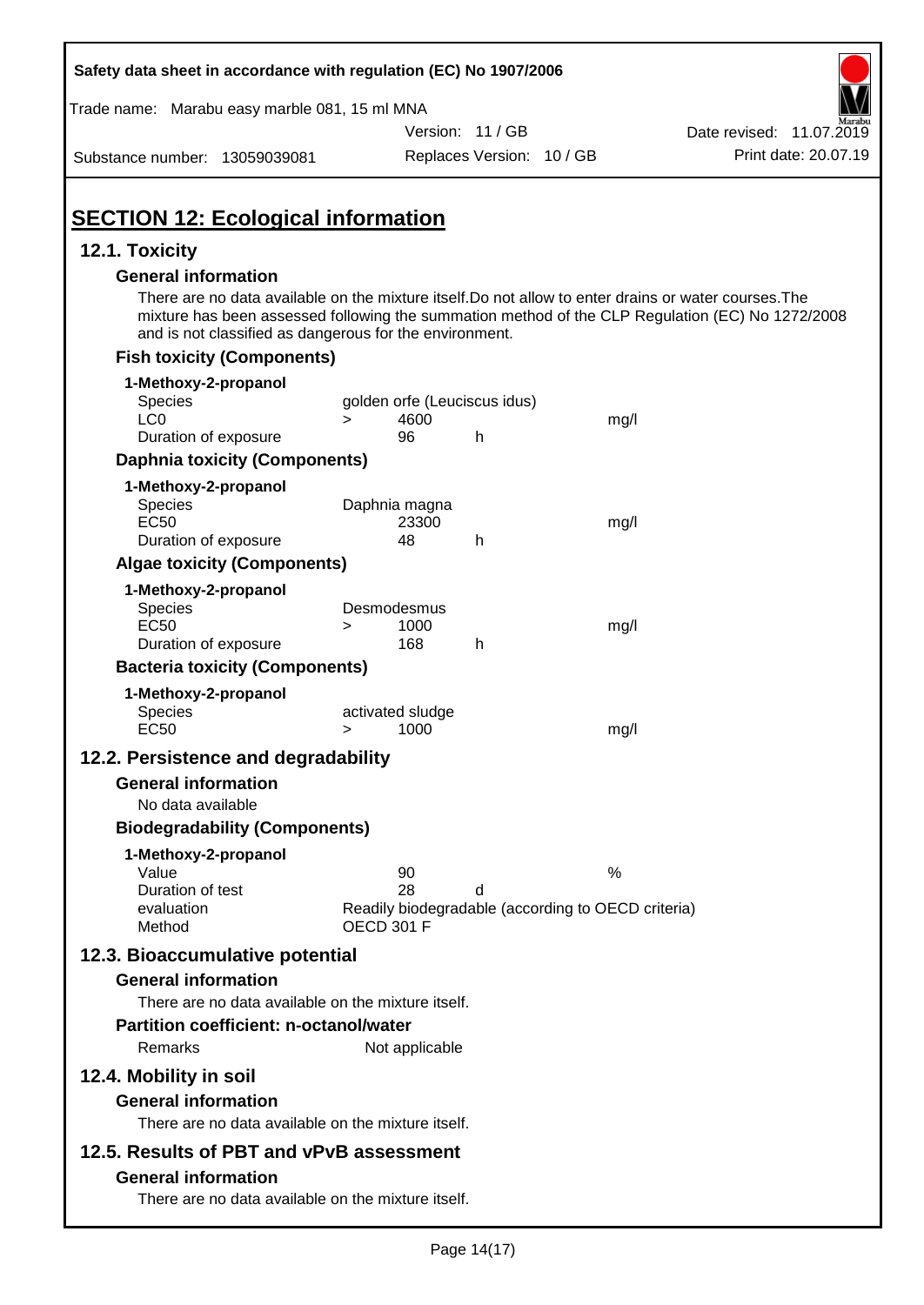### **Safety data sheet in accordance with regulation (EC) No 1907/2006**

Trade name: Marabu easy marble 081, 15 ml MNA

Version: 11 / GB

Substance number: 13059039081

Replaces Version: 10 / GB Print date: 20.07.19 Date revised: 11.07.2019

### **12.6. Other adverse effects**

### **General information**

There are no data available on the mixture itself.

# **SECTION 13: Disposal considerations**

### **13.1. Waste treatment methods**

### **Disposal recommendations for the product**

Do not allow to enter drains or water courses.

Wastes and emptied containers should be classified in accordance with relevant national regulation. The European Waste Catalogue classification of this product, when disposed of as waste is

EWC waste code 08 01 11<sup>\*</sup> waste paint and varnish containing organic solvents or other dangerous substances

If this product is mixed with other wastes, the original waste product code may no longer apply and the appropriate code should be assigned.

For further information contact your local waste authority.

### **Disposal recommendations for packaging**

Using information provided in this safety data sheet, advice should be obtained from the relevant waste authority on the classification of empty containers.

Empty containers must be scrapped or reconditioned.

Not emptied containers are hazardous waste (waste code number 150110).

# **SECTION 14: Transport information**

### **Land transport ADR/RID**

**14.1. UN number** UN 1263 **14.2. UN proper shipping name** PAINT **14.3. Transport hazard class(es)** Class 3 Label 3 **14.4. Packing group** Packing group III Special provision 640E Limited Quantity 5 l Transport category 3 **14.5. Environmental hazards** - Tunnel restriction code D/E **Marine transport IMDG/GGVSee 14.1. UN number** UN 1263 **14.2. UN proper shipping name** PAINT **14.3. Transport hazard class(es)** Class 3 **14.4. Packing group** Packing group III **14.5. Environmental hazards** no **Air transport ICAO/IATA 14.1. UN number** UN 1263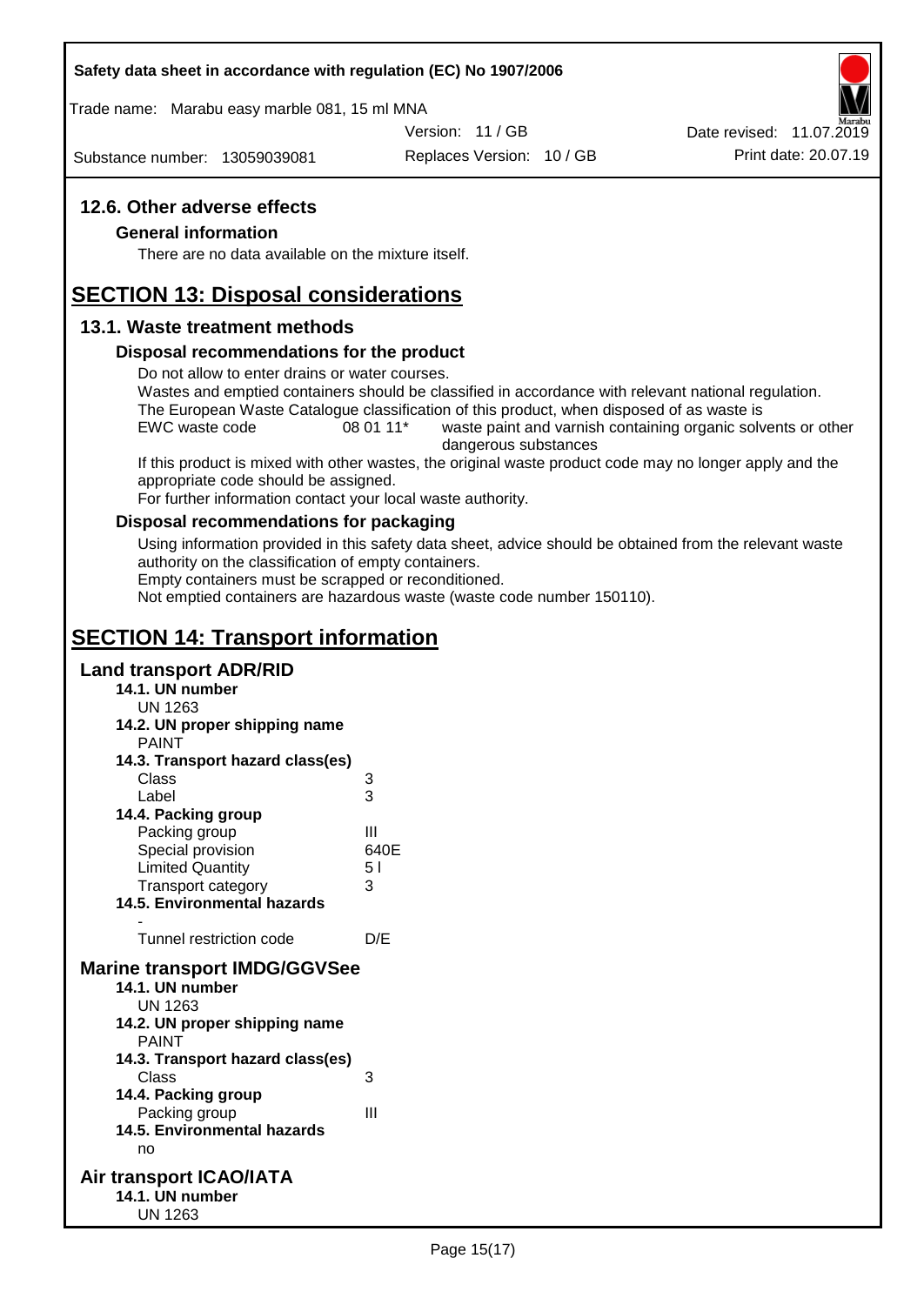| Safety data sheet in accordance with regulation (EC) No 1907/2006                                                                                                                                                                                                                                    |                                                       |                           |           |    |                          |    |
|------------------------------------------------------------------------------------------------------------------------------------------------------------------------------------------------------------------------------------------------------------------------------------------------------|-------------------------------------------------------|---------------------------|-----------|----|--------------------------|----|
| Trade name: Marabu easy marble 081, 15 ml MNA                                                                                                                                                                                                                                                        |                                                       |                           |           |    |                          |    |
|                                                                                                                                                                                                                                                                                                      |                                                       | Version: 11/GB            |           |    | Date revised: 11.07.2019 |    |
| Substance number: 13059039081                                                                                                                                                                                                                                                                        |                                                       | Replaces Version: 10 / GB |           |    | Print date: 20.07.19     |    |
| 14.2. UN proper shipping name                                                                                                                                                                                                                                                                        |                                                       |                           |           |    |                          |    |
| <b>PAINT</b>                                                                                                                                                                                                                                                                                         |                                                       |                           |           |    |                          |    |
| 14.3. Transport hazard class(es)                                                                                                                                                                                                                                                                     |                                                       |                           |           |    |                          |    |
| Class<br>14.4. Packing group                                                                                                                                                                                                                                                                         | 3                                                     |                           |           |    |                          |    |
| Packing group                                                                                                                                                                                                                                                                                        | III                                                   |                           |           |    |                          |    |
| 14.5. Environmental hazards                                                                                                                                                                                                                                                                          |                                                       |                           |           |    |                          |    |
| Information for all modes of transport<br>14.6. Special precautions for user<br>Transport within the user's premises:<br>Always transport in closed containers that are upright and secure.<br>Ensure that persons transporting the product know what to do in the event of an accident or spillage. |                                                       |                           |           |    |                          |    |
| <b>Other information</b><br>14.7. Transport in bulk according to Annex II of Marpol and the IBC Code<br>no                                                                                                                                                                                           |                                                       |                           |           |    |                          |    |
| <b>SECTION 15: Regulatory information ***</b>                                                                                                                                                                                                                                                        |                                                       |                           |           |    |                          |    |
| 15.1. Safety, health and environmental regulations/legislation specific for the substance                                                                                                                                                                                                            |                                                       |                           |           |    |                          |    |
| or mixture                                                                                                                                                                                                                                                                                           |                                                       |                           |           |    |                          |    |
| Major-accident categories acc. 96/82/EC                                                                                                                                                                                                                                                              |                                                       |                           |           |    |                          |    |
| Category<br>6                                                                                                                                                                                                                                                                                        | Flammable                                             |                           | 5.000.000 | kg | 50.000.000               | kg |
| <b>VOC ***</b>                                                                                                                                                                                                                                                                                       |                                                       |                           |           |    |                          |    |
| VOC (EU)                                                                                                                                                                                                                                                                                             | 76,92                                                 | %                         |           |    |                          |    |
| VOC (EU)                                                                                                                                                                                                                                                                                             |                                                       | 738,4                     | g/l       |    |                          |    |
| Other information ***                                                                                                                                                                                                                                                                                |                                                       |                           |           |    |                          |    |
| The product does not contain substances of very high concern (SVHC).                                                                                                                                                                                                                                 |                                                       |                           |           |    |                          |    |
| <b>Other information</b>                                                                                                                                                                                                                                                                             |                                                       |                           |           |    |                          |    |
| All components are contained in the AICS inventory.                                                                                                                                                                                                                                                  |                                                       |                           |           |    |                          |    |
| All components are contained in the DSL inventory.                                                                                                                                                                                                                                                   |                                                       |                           |           |    |                          |    |
| All components are contained in the ENCS inventory.<br>All components are contained in the TSCA inventory or exempted.                                                                                                                                                                               |                                                       |                           |           |    |                          |    |
|                                                                                                                                                                                                                                                                                                      |                                                       |                           |           |    |                          |    |
| 15.2. Chemical safety assessment<br>For this preparation a chemical safety assessment has not been carried out.                                                                                                                                                                                      |                                                       |                           |           |    |                          |    |
|                                                                                                                                                                                                                                                                                                      |                                                       |                           |           |    |                          |    |
| <b>SECTION 16: Other information</b><br><b>Hazard statements listed in Chapter 3</b>                                                                                                                                                                                                                 |                                                       |                           |           |    |                          |    |
| <b>EUH066</b>                                                                                                                                                                                                                                                                                        | Repeated exposure may cause skin dryness or cracking. |                           |           |    |                          |    |
| H <sub>226</sub>                                                                                                                                                                                                                                                                                     | Flammable liquid and vapour.                          |                           |           |    |                          |    |
| H302                                                                                                                                                                                                                                                                                                 | Harmful if swallowed.                                 |                           |           |    |                          |    |
| H304                                                                                                                                                                                                                                                                                                 | May be fatal if swallowed and enters airways.         |                           |           |    |                          |    |
| H312                                                                                                                                                                                                                                                                                                 | Harmful in contact with skin.                         |                           |           |    |                          |    |
| H315<br>H318                                                                                                                                                                                                                                                                                         | Causes skin irritation.<br>Causes serious eye damage. |                           |           |    |                          |    |
| H332                                                                                                                                                                                                                                                                                                 | Harmful if inhaled.                                   |                           |           |    |                          |    |
| H335                                                                                                                                                                                                                                                                                                 | May cause respiratory irritation.                     |                           |           |    |                          |    |
| H336                                                                                                                                                                                                                                                                                                 | May cause drowsiness or dizziness.                    |                           |           |    |                          |    |
| <b>H360D</b>                                                                                                                                                                                                                                                                                         | May damage the unborn child.                          |                           |           |    |                          |    |
| <b>CLP categories listed in Chapter 3</b>                                                                                                                                                                                                                                                            |                                                       |                           |           |    |                          |    |
| Acute Tox. 4                                                                                                                                                                                                                                                                                         | Acute toxicity, Category 4                            |                           |           |    |                          |    |